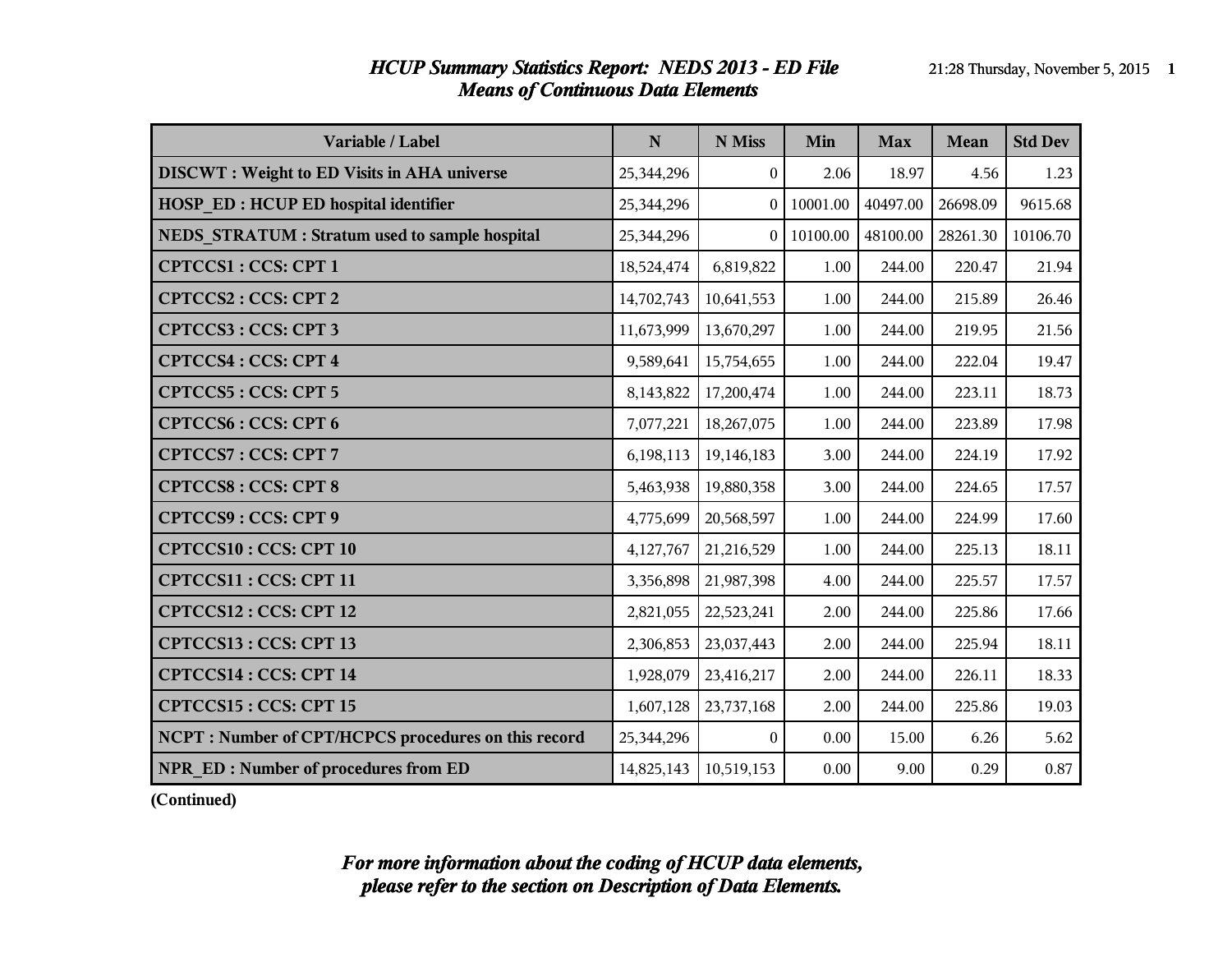| Variable / Label                                       | N         | N Miss              | Min  | <b>Max</b> | <b>Mean</b> | <b>Std Dev</b> |
|--------------------------------------------------------|-----------|---------------------|------|------------|-------------|----------------|
| PCLASS_ED1: Principal procedure class for ED procedure | 2,389,244 | 22,955,052          | 1.00 | 4.00       | 1.73        | 0.61           |
| PCLASS ED2: Procedure class 2 for ED procedure         | 834,953   | 24,509,343          | 1.00 | 4.00       | 1.36        | 0.55           |
| PCLASS_ED3: Procedure class 3 for ED procedure         | 449,541   | 24,894,755          | 1.00 | 4.00       | 1.30        | 0.50           |
| PCLASS ED4 : Procedure class 4 for ED procedure        | 260,162   | 25,084,134          | 1.00 | 4.00       | 1.33        | 0.50           |
| PCLASS_ED5: Procedure class 5 for ED procedure         | 147,712   | 25,196,584          | 1.00 | 4.00       | 1.38        | 0.50           |
| PCLASS ED6 : Procedure class 6 for ED procedure        | 79,856    | 25,264,440          | 1.00 | 4.00       | 1.41        | 0.50           |
| PCLASS_ED7: Procedure class 7 for ED procedure         | 43,958    | 25,300,338          | 1.00 | 4.00       | 1.43        | 0.50           |
| PCLASS_ED8: Procedure class 8 for ED procedure         | 24,305    | 25,319,991          | 1.00 | 4.00       | 1.46        | 0.50           |
| PCLASS ED9: Procedure class 9 for ED procedure         | 13,482    | 25,330,814          | 1.00 | 4.00       | 1.51        | 0.51           |
| PRCCS_ED1 : CCS: principal procedure from ED           | 2,389,244 | 22,955,052          | 1.00 | 231.00     | 189.87      | 54.83          |
| PRCCS_ED2: CCS: procedure 2 from ED                    | 834,953   | 24,509,343          | 1.00 | 231.00     | 207.58      | 40.38          |
| PRCCS_ED3: CCS: procedure 3 from ED                    | 449,541   | 24,894,755          | 1.00 | 231.00     | 207.62      | 37.26          |
| PRCCS_ED4: CCS: procedure 4 from ED                    | 260,162   | 25,084,134          | 1.00 | 231.00     | 211.56      | 27.05          |
| PRCCS_ED5: CCS: procedure 5 from ED                    | 147,712   | 25,196,584          | 3.00 | 231.00     | 212.09      | 26.41          |
| PRCCS_ED6: CCS: procedure 6 from ED                    | 79,856    | 25,264,440          | 3.00 | 231.00     | 212.89      | 25.48          |
| PRCCS_ED7: CCS: procedure 7 from ED                    | 43,958    | 25,300,338          | 4.00 | 231.00     | 212.79      | 26.90          |
| PRCCS_ED8: CCS: procedure 8 from ED                    | 24,305    | 25,319,991          | 4.00 | 231.00     | 215.34      | 18.92          |
| PRCCS ED9 : CCS: procedure 9 from ED                   |           | 13,482   25,330,814 | 4.00 | 231.00     | 216.25      | 15.96          |

### *HCUP Summary Statistics Report: NEDS 2013 - ED File* 21:28 Thursday, November 5, 2015 2 *Means of Continuous Data Elements*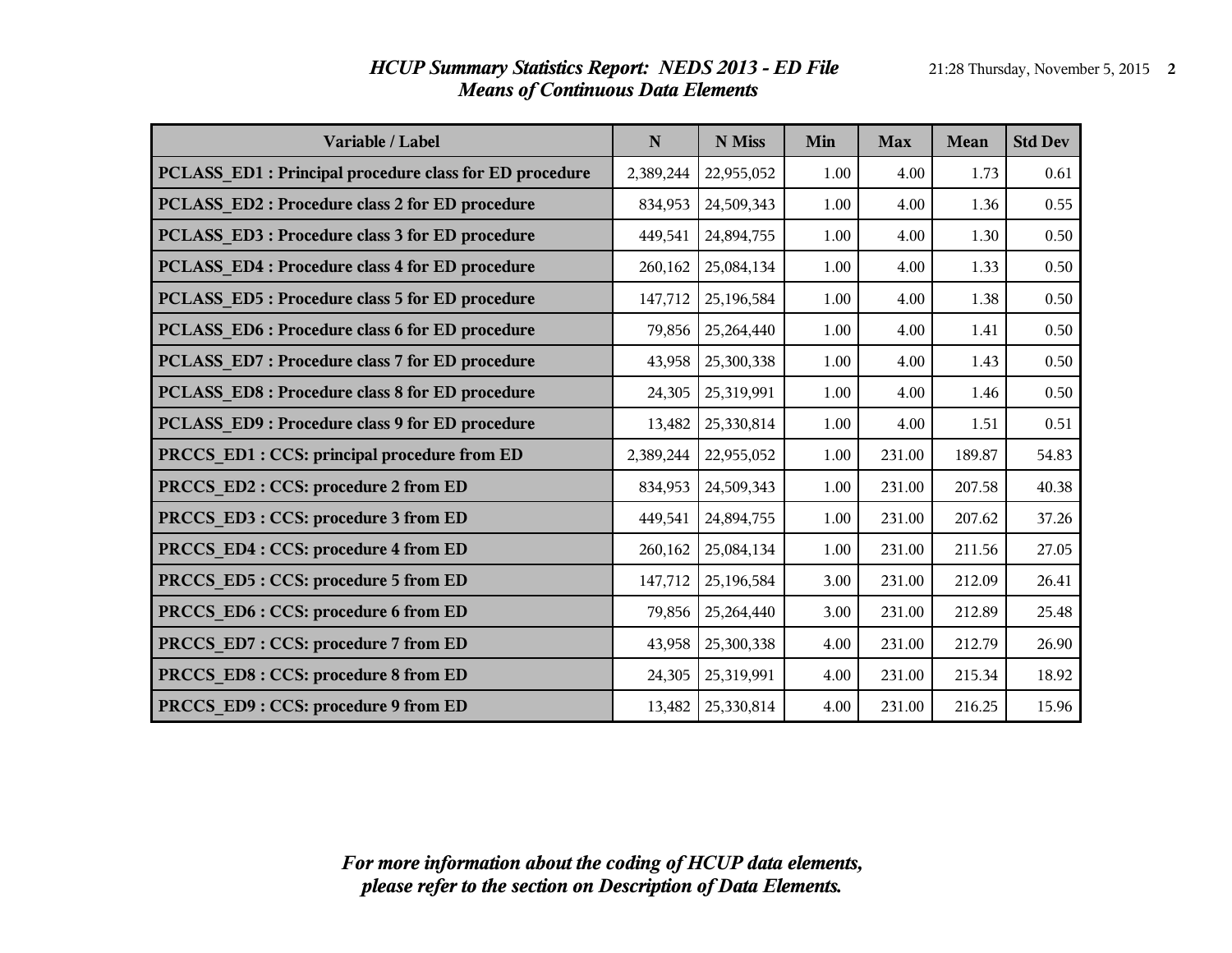| CPT1                                  | Frequency  | Percent |
|---------------------------------------|------------|---------|
| <b>Blank</b>                          | 6,519,172  | 25.72   |
| Anesthesia                            | 1,283      | 0.01    |
| Other                                 | 159,204    | 0.63    |
| Surgery                               | 1,188,270  | 4.69    |
| Radiology                             | 2,090,747  | 8.25    |
| Pathology and Laboratory              | 910,216    | 3.59    |
| Medicine                              | 1,050,180  | 4.14    |
| <b>Evaluation and Management</b>      | 12,553,857 | 49.53   |
| Transportation                        | 2,348      | 0.01    |
| Medical and Surgical Supplies         | 10,674     | 0.04    |
| Miscellaneous and Experimental        | 40,895     | 0.16    |
| <b>Enteral and Parenteral Therapy</b> | $<=10$     | $* * *$ |
| Dental                                | 56         | 0.00    |
| <b>Durable Medical Equipment</b>      | 588        | 0.00    |
| <b>Temporary Procedures/Services</b>  | 263,793    | 1.04    |
| Drugs (Non-oral)                      | 250,873    | 0.99    |
| <b>Chemotherapy Drugs</b>             | 256        | 0.00    |
| Orthotic                              | 7,362      | 0.03    |
| Prosthetic                            | $\leq 10$  | $* * *$ |
| <b>Temporary Codes</b>                | $<=10$     | $* * *$ |
| Private Payer Codes                   | 5,286      | 0.02    |
| Vision                                | 83         | 0.00    |
| Hearing                               | $\leq 10$  | $* * *$ |
| <b>Local Codes</b>                    | 1,164      | 0.00    |
| CPT/HCPCS inconsistent with sex       | 134        | 0.00    |
| Invalid CPT/HCPCS (invl)              | 287,833    | 1.14    |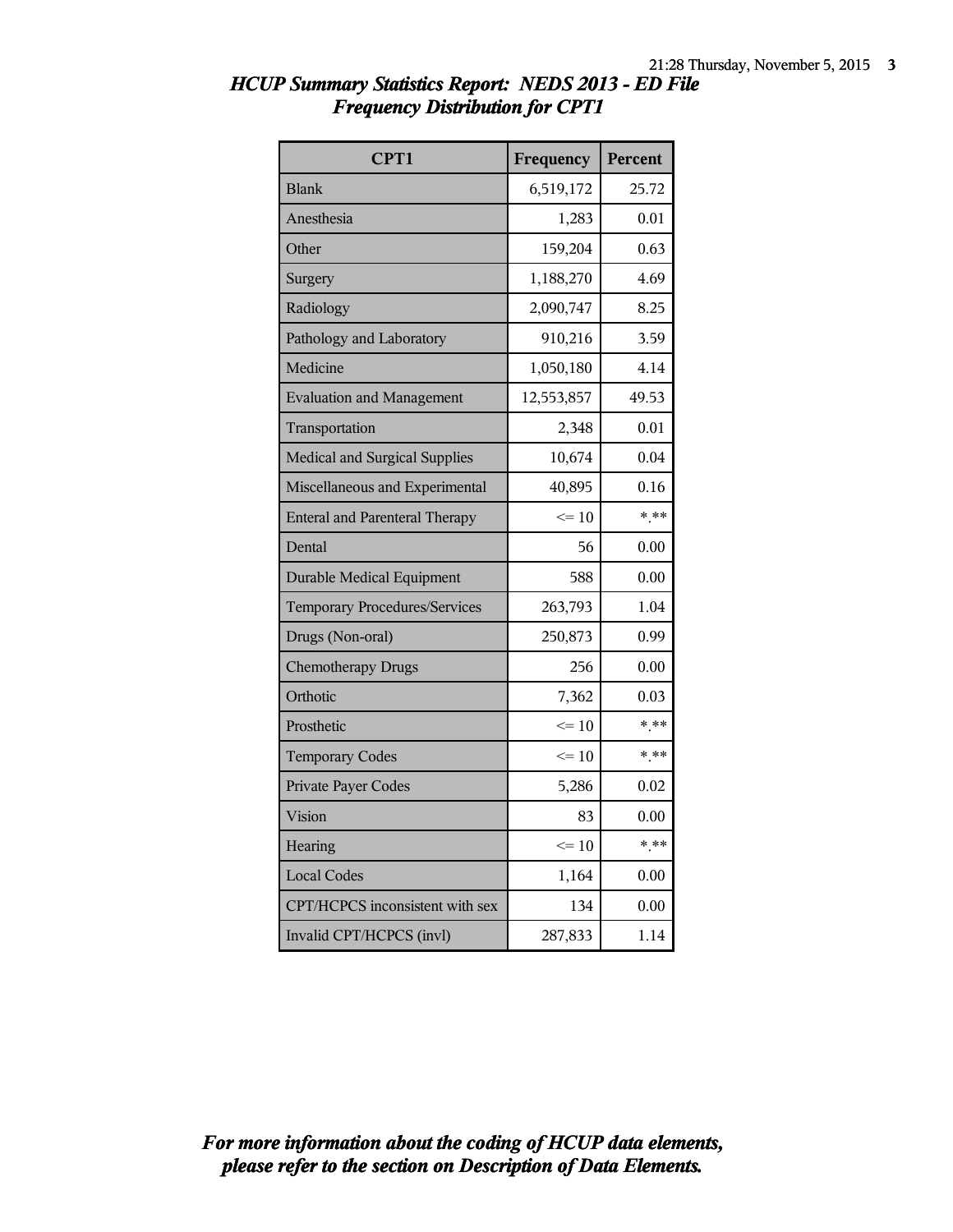| <b>CPTCCS1</b>                                                                | Frequency | Percent |
|-------------------------------------------------------------------------------|-----------|---------|
| $\therefore$ Missing                                                          | 6,531,855 | 25.77   |
| A: Invalid procedure                                                          | 287,833   | 1.14    |
| C: Inconsistent                                                               | 134       | 0.00    |
| 1: Incision and excision of CNS                                               | 13        | 0.00    |
| 2: Insertion, replacement, or removal of extracranial ventricular shunt       | 40        | 0.00    |
| 3: Laminectomy, excision intervertebral disc                                  | 201       | 0.00    |
| 4: Diagnostic spinal tap                                                      | 6,377     | 0.03    |
| 5: Insertion of catheter or spinal stimulator and injection into spinal canal | 405       | 0.00    |
| 6: Decompression peripheral nerve                                             | 54        | 0.00    |
| 7: Other diagnostic nervous system procedures                                 | 66        | 0.00    |
| 8: Other non-OR or closed therapeutic nervous system procedures               | 9,611     | 0.04    |
| 9: Other OR therapeutic nervous system procedures                             | 217       | 0.00    |
| 10: Thyroidectomy, partial or complete                                        | 30        | 0.00    |
| 11: Diagnostic endocrine procedures                                           | $\leq 10$ | * **    |
| 12: Other therapeutic endocrine procedures                                    | 24        | 0.00    |
| 13: Corneal transplant                                                        | 14        | 0.00    |
| 14: Glaucoma procedures                                                       | 30        | 0.00    |
| 15: Lens and cataract procedures                                              | 93        | 0.00    |
| 16: Repair of retinal tear, detachment                                        | 141       | 0.00    |
| 17: Destruction of lesion of retina and choroid                               | $\leq 10$ | $*$ **  |
| 18: Diagnostic procedures on eye                                              | 56        | 0.00    |
| 19: Other therapeutic procedures on eyelids, conjunctiva, cornea              | 1,954     | 0.01    |
| 20: Other intraocular therapeutic procedures                                  | 306       | 0.00    |
| 21: Other extraocular muscle and orbit therapeutic procedures                 | 25        | 0.00    |
| 22: Tympanoplasty                                                             | $\leq 10$ | $***$   |
| 23: Myringotomy                                                               | 25        | 0.00    |
| 24: Mastoidectomy                                                             | $\leq 10$ | $***$   |
| 26: Other therapeutic ear procedures                                          | 4,579     | 0.02    |
| 27: Control of epistaxis                                                      | 10,116    | 0.04    |
| 28: Plastic procedures on nose                                                | 28        | 0.00    |
| 29: Oral and Dental Services                                                  | 2,301     | 0.01    |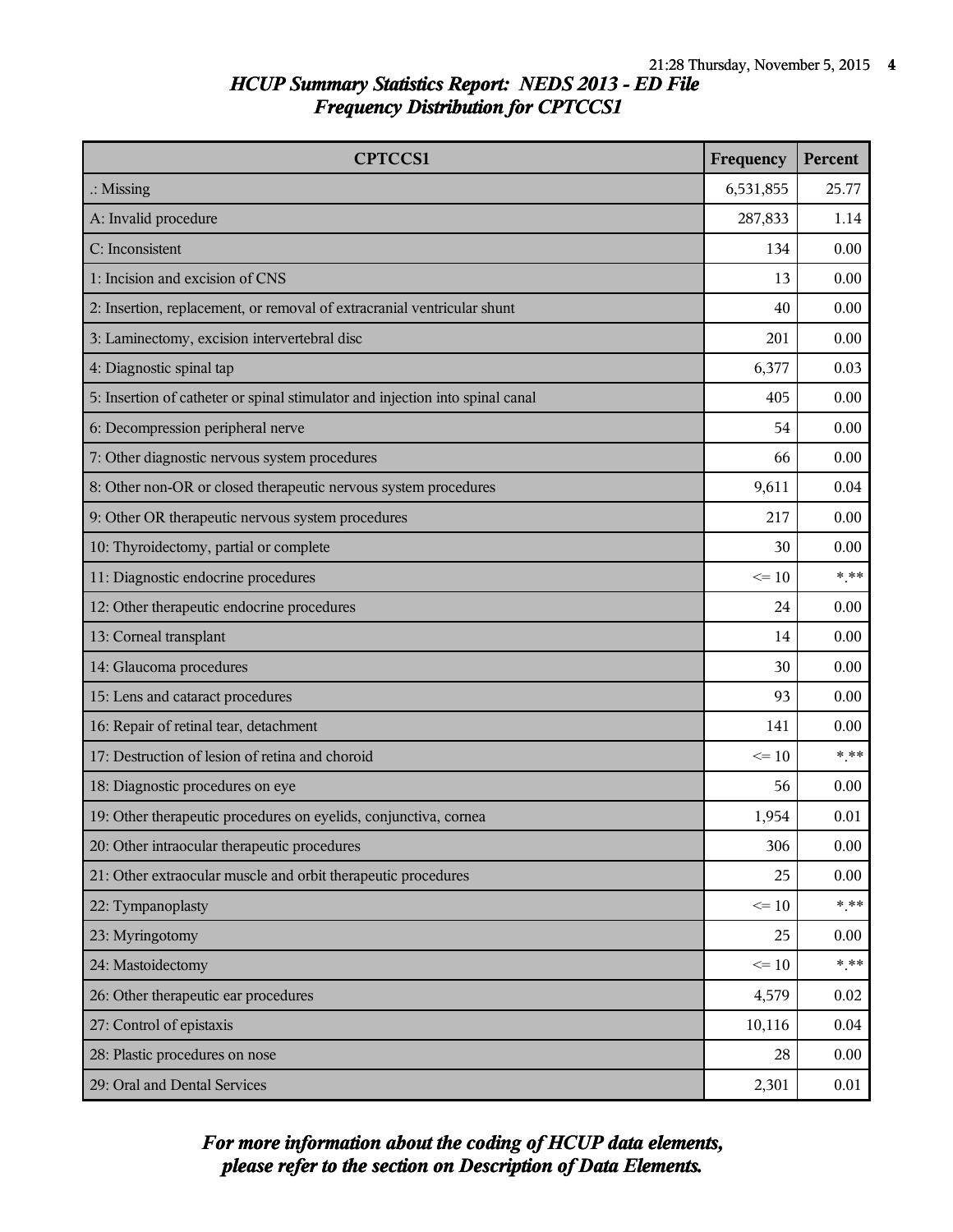| <b>CPTCCS1</b>                                                                                       | Frequency       | Percent |
|------------------------------------------------------------------------------------------------------|-----------------|---------|
| 30: Tonsillectomy and/or adenoidectomy                                                               | 83              | 0.00    |
| 31: Diagnostic procedures on nose, mouth and pharynx                                                 | 906             | 0.00    |
| 32: Other non-OR therapeutic procedures on nose, mouth and pharynx                                   | 993             | 0.00    |
| 33: Other OR therapeutic procedures on nose, mouth and pharynx                                       | 2,374           | 0.01    |
| 34: Tracheostomy, temporary and permanent                                                            | 50              | 0.00    |
| 35: Tracheoscopy and laryngoscopy with biopsy                                                        | 1,194           | 0.00    |
| 37: Diagnostic bronchoscopy and biopsy of bronchus                                                   | 279             | 0.00    |
| 38: Other diagnostic procedures on lung and bronchus                                                 | 887             | 0.00    |
| 39: Incision of pleura, thoracentesis, chest drainage                                                | 1,264           | 0.00    |
| 40: Other diagnostic procedures of respiratory tract and mediastinum                                 | $\leq$ 10       | $*$ **  |
| 41: Other non-OR therapeutic procedures on respiratory system                                        | 488             | 0.00    |
| 42: Other OR therapeutic procedures on respiratory system                                            | 1,748           | 0.01    |
| 45: Percutaneous transluminal coronary angioplasty (PTCA)                                            | 1,102           | 0.00    |
| 46: Coronary thrombolysis                                                                            | 25              | 0.00    |
| 47: Diagnostic cardiac catheterization, coronary arteriography                                       |                 | 0.04    |
| 48: Insertion, revision, replacement, removal of cardiac pacemaker or cardioverter/defibrillator     |                 | 0.00    |
| 49: Other OR heart procedures                                                                        | 65              | 0.00    |
| 52: Aortic resection, replacement or anastomosis                                                     | 11              | 0.00    |
| 53: Varicose vein stripping, lower limb                                                              |                 | 0.00    |
| 54: Other vascular catheterization, not heart                                                        | 14,510          | 0.06    |
| 55: Peripheral vascular bypass                                                                       | $\leq 10$       | $***$   |
| 57: Creation, revision and removal of arteriovenous fistula or vessel-to-vessel cannula for dialysis | 277             | 0.00    |
| 58: Hemodialysis                                                                                     | 1,466           | 0.01    |
| 59: Other OR procedures on vessels of head and neck                                                  | 68              | 0.00    |
| 60: Embolectomy and endarterectomy of lower limbs                                                    | $\leq 10$       | $***$   |
| 61: Other OR procedures on vessels other than head and neck                                          | 920             | 0.00    |
| 62: Other diagnostic cardiovascular procedures                                                       | 338             | 0.00    |
| 63: Other non-OR therapeutic cardiovascular procedures                                               | 7,640           | 0.03    |
| 64: Bone marrow transplant                                                                           | $\leq 10$       | $***$   |
| 65: Bone marrow biopsy                                                                               | 49              | 0.00    |
| 66: Procedures on spleen                                                                             | $\Leftarrow$ 10 | $***$   |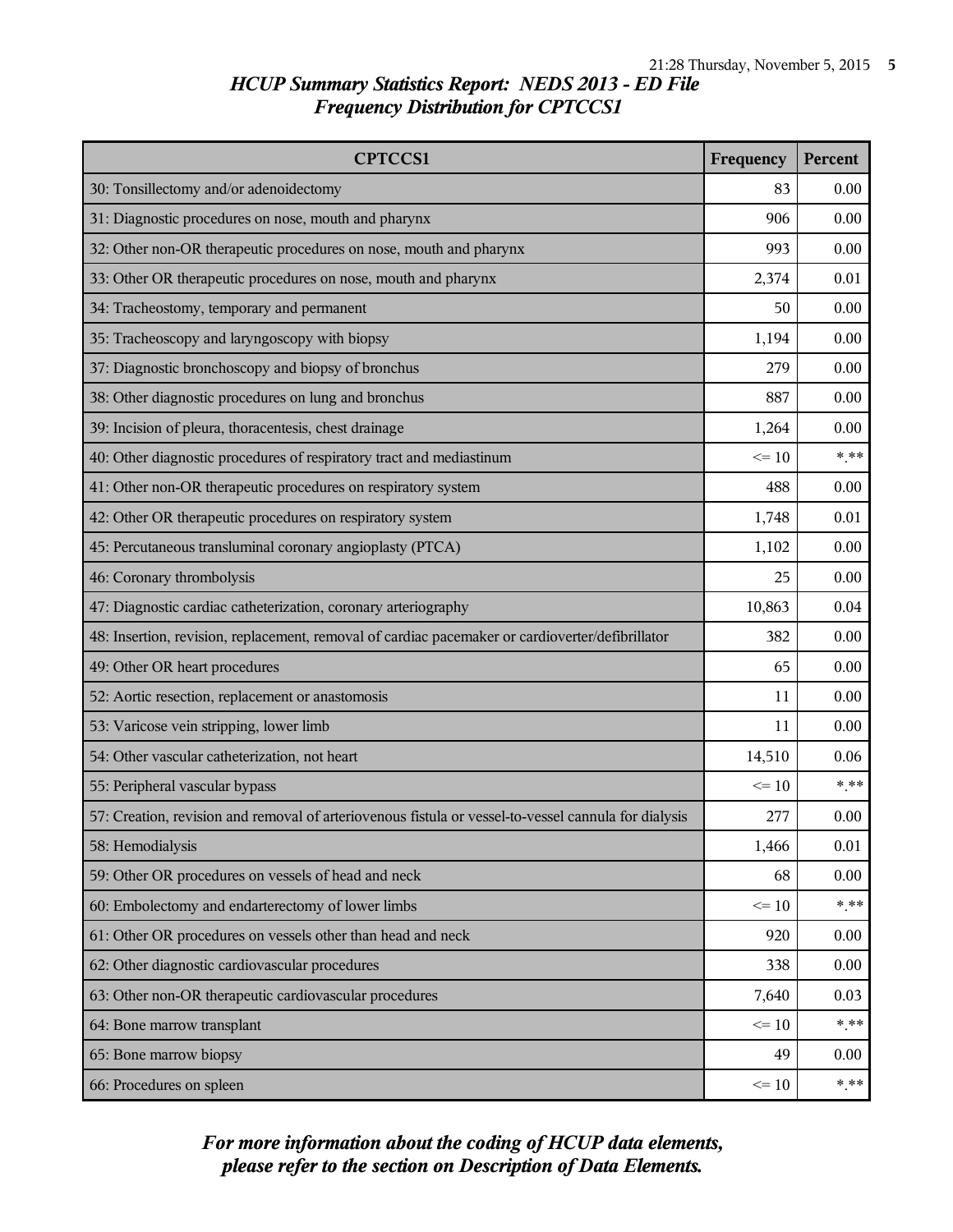| <b>CPTCCS1</b>                                                | Frequency | Percent |
|---------------------------------------------------------------|-----------|---------|
| 67: Other therapeutic procedures, hemic and lymphatic system  | 206       | 0.00    |
| 68: Injection or ligation of esophageal varices               | 25        | 0.00    |
| 69: Esophageal dilatation                                     | 519       | 0.00    |
| 70: Upper gastrointestinal endoscopy, biopsy                  | 9,821     | 0.04    |
| 71: Gastrostomy, temporary and permanent                      | 4,852     | 0.02    |
| 72: Colostomy, temporary and permanent                        | $\leq 10$ | $***$   |
| 73: Ileostomy and other enterostomy                           | 201       | 0.00    |
| 75: Small bowel resection                                     | $\leq 10$ | $***$   |
| 76: Colonoscopy and biopsy                                    | 2,124     | 0.01    |
| 77: Proctoscopy and anorectal biopsy                          | 775       | 0.00    |
| 78: Colorectal resection                                      | 11        | 0.00    |
| 79: Local excision of large intestine lesion (not endoscopic) | $\leq 10$ | $***$   |
| 80: Appendectomy                                              | 11,195    | 0.04    |
| 81: Hemorrhoid procedures                                     |           | 0.00    |
| 82: Endoscopic retrograde cannulation of pancreas (ERCP)      |           | 0.00    |
| 83: Biopsy of liver                                           |           | 0.00    |
| 84: Cholecystectomy and common duct exploration               | 4,729     | 0.02    |
| 85: Inguinal and femoral hernia repair                        |           | 0.00    |
| 86: Other hernia repair                                       |           | 0.00    |
| 87: Laparoscopy                                               | 403       | 0.00    |
| 88: Abdominal paracentesis                                    | 2,486     | 0.01    |
| 89: Exploratory laparotomy                                    | 27        | 0.00    |
| 90: Excision, lysis peritoneal adhesions                      | $\leq 10$ | $*$ **  |
| 91: Peritoneal dialysis                                       | 370       | 0.00    |
| 92: Other bowel diagnostic procedures                         | $\leq 10$ | $***$   |
| 93: Other non-OR upper GI therapeutic procedures              | 51        | 0.00    |
| 94: Other OR upper GI therapeutic procedures                  | 116       | 0.00    |
| 95: Other non-OR lower GI therapeutic procedures              |           | 0.00    |
| 96: Other OR lower GI therapeutic procedures                  |           | 0.01    |
| 97: Other gastrointestinal diagnostic procedures              |           | 0.00    |
| 98: Other non-OR gastrointestinal therapeutic procedures      | 132       | 0.00    |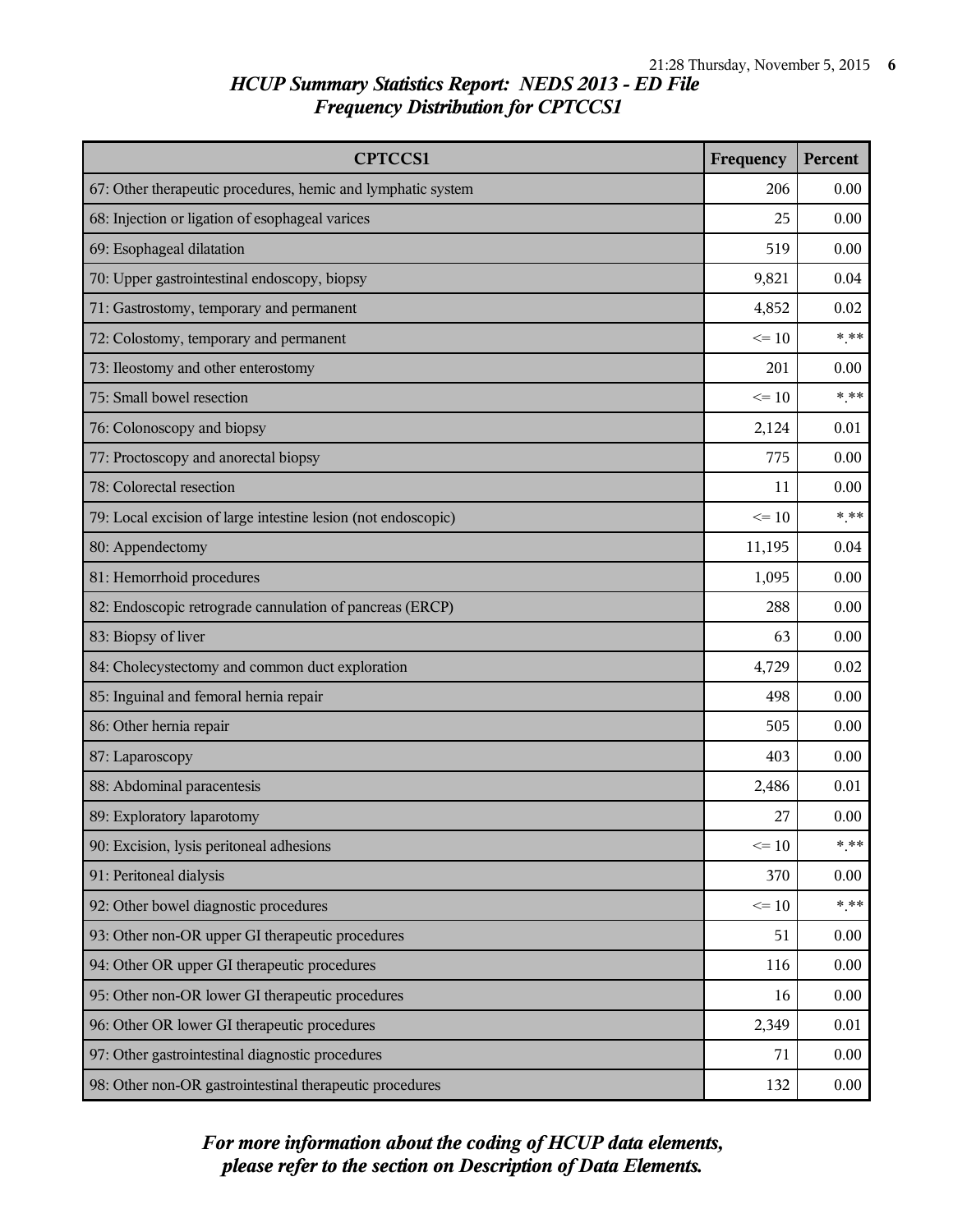| <b>CPTCCS1</b>                                                             | Frequency | Percent  |
|----------------------------------------------------------------------------|-----------|----------|
| 99: Other OR gastrointestinal therapeutic procedures                       | 323       | 0.00     |
| 100: Endoscopy and endoscopic biopsy of the urinary tract                  | 316       | 0.00     |
| 101: Transurethral excision, drainage, or removal urinary obstruction      | 1,271     | 0.01     |
| 102: Ureteral catheterization                                              | 1,959     | 0.01     |
| 103: Nephrotomy and nephrostomy                                            | 17        | 0.00     |
| 104: Nephrectomy, partial or complete                                      | $\leq 10$ | $***$    |
| 106: Genitourinary incontinence procedures                                 | 25        | 0.00     |
| 107: Extracorporeal lithotripsy, urinary                                   | 1,179     | 0.00     |
| 108: Indwelling catheter                                                   | 25,829    | 0.10     |
| 109: Procedures on the urethra                                             | 174       | 0.00     |
| 110: Other diagnostic procedures of urinary tract                          | 863       | 0.00     |
| 111: Other non-OR therapeutic procedures of urinary tract                  | 1,390     | 0.01     |
| 112: Other OR therapeutic procedures of urinary tract                      | 305       | 0.00     |
| 113: Transurethral resection of prostate (TURP)                            | 63        | 0.00     |
| 114: Open prostatectomy                                                    |           | $***$    |
| 115: Circumcision                                                          |           | 0.00     |
| 116: Diagnostic procedures, male genital                                   | 58        | 0.00     |
| 117: Other non-OR therapeutic procedures, male genital                     |           | 0.00     |
| 118: Other OR therapeutic procedures, male genital                         |           | 0.00     |
| 119: Oophorectomy, unilateral and bilateral                                | 395       | 0.00     |
| 120: Other operations on ovary                                             | 13        | 0.00     |
| 121: Ligation of fallopian tubes                                           | 22        | 0.00     |
| 122: Removal of ectopic pregnancy                                          | 1,315     | $0.01\,$ |
| 123: Other operations on fallopian tubes                                   | 40        | 0.00     |
| 124: Hysterectomy, abdominal and vaginal                                   | 64        | 0.00     |
| 125: Other excision of cervix and uterus                                   | 79        | 0.00     |
| 126: Abortion (termination of pregnancy)                                   | 21        | 0.00     |
| 127: Dilatation and curettage (D&C), aspiration after delivery or abortion | 2,579     | 0.01     |
| 128: Diagnostic dilatation and curettage (D&C)                             | 224       | 0.00     |
| 129: Repair of cystocele and rectocele, obliteration of vaginal vault      | 12        | 0.00     |
| 130: Other diagnostic procedures, female organs                            |           | 0.00     |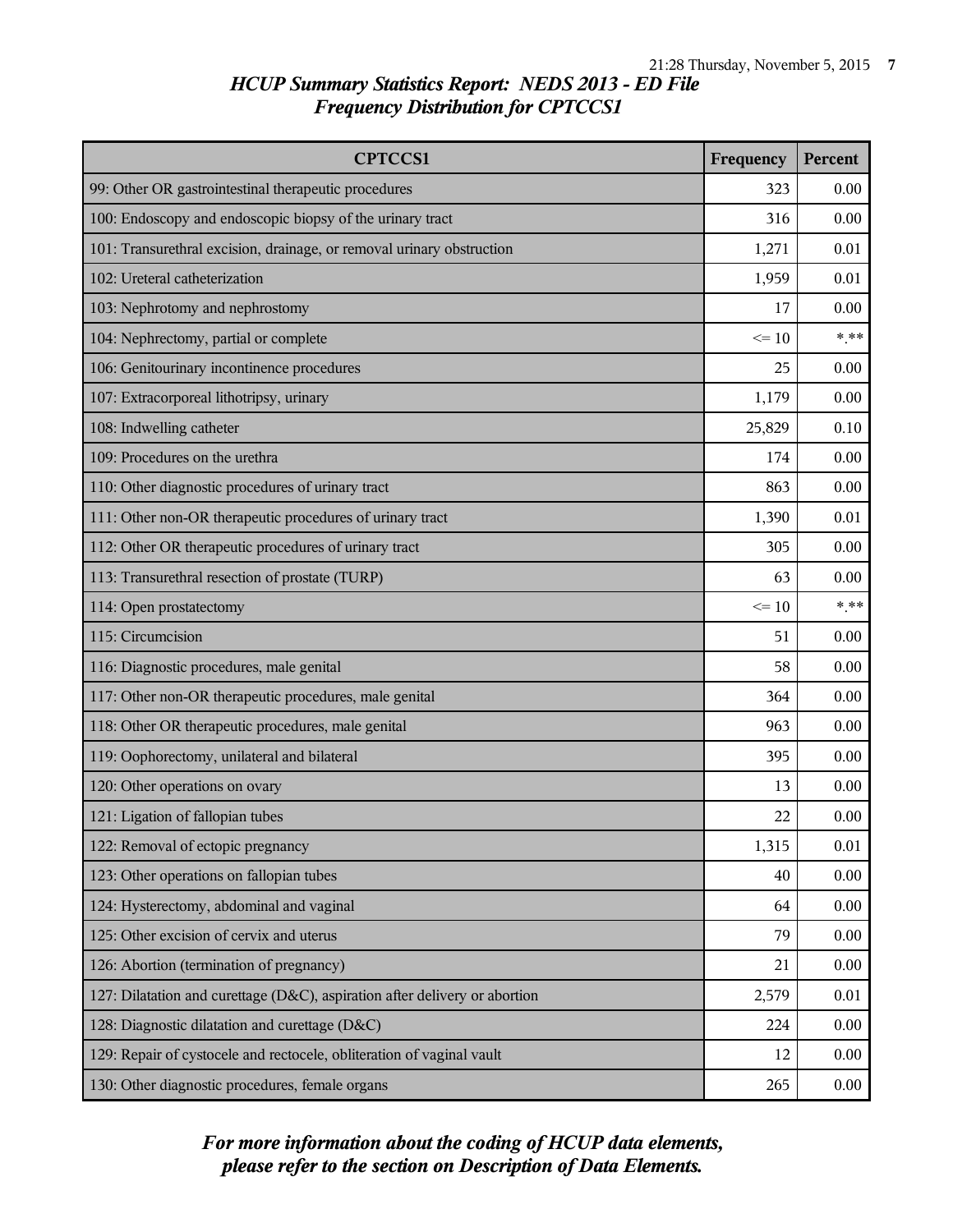| <b>CPTCCS1</b>                                                                       | Frequency | Percent |
|--------------------------------------------------------------------------------------|-----------|---------|
| 131: Other non-OR therapeutic procedures, female organs                              | 313       | 0.00    |
| 132: Other OR therapeutic procedures, female organs                                  | 3,754     | 0.01    |
| 134: Cesarean section                                                                | $\leq 10$ | $***$   |
| 135: Forceps, vacuum, and breech delivery                                            | 54        | 0.00    |
| 137: Other procedures to assist delivery                                             | 96        | 0.00    |
| 138: Diagnostic amniocentesis                                                        | 14        | 0.00    |
| 139: Fetal monitoring                                                                | 4,715     | 0.02    |
| 140: Repair of current obstetric laceration                                          | $\leq 10$ | $***$   |
| 141: Other therapeutic obstetrical procedures                                        | 38        | 0.00    |
| 142: Partial excision bone                                                           | 42        | 0.00    |
| 143: Bunionectomy or repair of toe deformities                                       | 13        | 0.00    |
| 144: Treatment, facial fracture or dislocation                                       | 1,136     | 0.00    |
| 145: Treatment, fracture or dislocation of radius and ulna                           | 14,223    | 0.06    |
| 146: Treatment, fracture or dislocation of hip and femur                             | 2,136     | 0.01    |
| 147: Treatment, fracture or dislocation of lower extremity (other than hip or femur) |           | 0.02    |
| 148: Other fracture and dislocation procedure                                        |           | 0.06    |
| 149: Arthroscopy                                                                     | 16        | 0.00    |
| 150: Division of joint capsule, ligament or cartilage                                | $\leq 10$ | $***$   |
| 151: Excision of semilunar cartilage of knee                                         |           | 0.00    |
| 152: Arthroplasty knee                                                               | $\leq 10$ | $***$   |
| 153: Hip replacement, total and partial                                              | $\leq$ 10 | $* * *$ |
| 154: Arthroplasty other than hip or knee                                             | 32        | 0.00    |
| 155: Arthrocentesis                                                                  | 3,769     | 0.01    |
| 156: Injections and aspirations of muscles, tendons, bursa, joints and soft tissue   | 610       | 0.00    |
| 157: Amputation of lower extremity                                                   | 48        | 0.00    |
| 158: Spinal fusion                                                                   | 18        | 0.00    |
| 159: Other diagnostic procedures on musculoskeletal system                           | 78        | 0.00    |
| 160: Other therapeutic procedures on muscles and tendons                             | 1,714     | 0.01    |
| 161: Other OR therapeutic procedures on bone                                         | 115       | 0.00    |
| 162: Other OR therapeutic procedures on joints                                       |           | 0.00    |
| 163: Other non-OR therapeutic procedures on musculoskeletal system                   |           | 0.00    |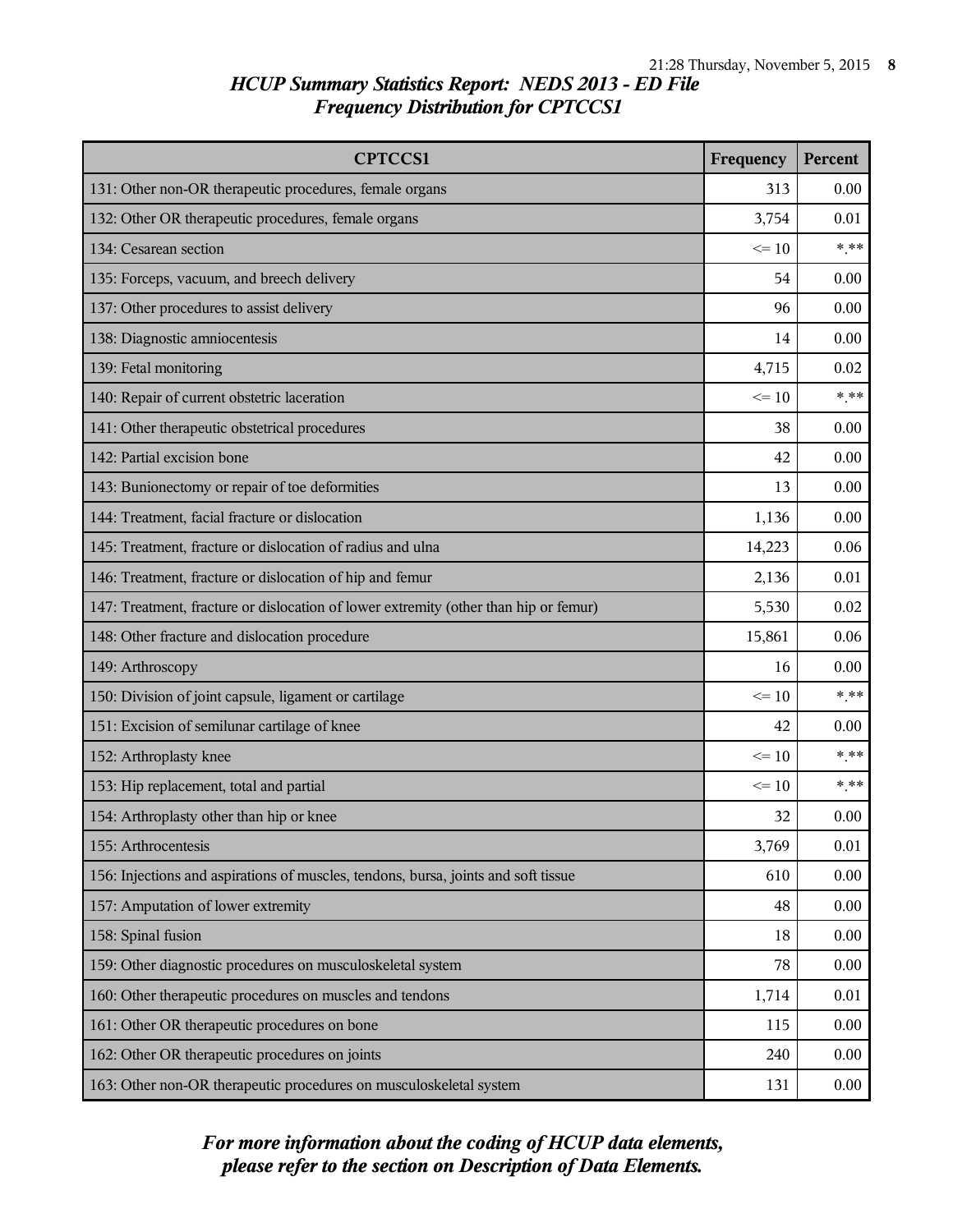| <b>CPTCCS1</b>                                                    | Frequency | Percent |
|-------------------------------------------------------------------|-----------|---------|
| 164: Other OR therapeutic procedures on musculoskeletal system    | 1,020     | 0.00    |
| 165: Breast biopsy and other diagnostic procedures on breast      | 69        | 0.00    |
| 166: Lumpectomy, quadrantectomy of breast                         | 34        | 0.00    |
| 167: Mastectomy                                                   | 13        | 0.00    |
| 168: Incision and drainage, skin and subcutaneous tissue          | 58,336    | 0.23    |
| 169: Debridement of wound, infection or burn                      | 8,772     | 0.03    |
| 170: Excision of skin lesion                                      | 2,861     | 0.01    |
| 171: Suture of skin and subcutaneous tissue                       | 221,176   | 0.87    |
| 172: Skin graft                                                   | 629       | 0.00    |
| 173: Other diagnostic procedures on skin and subcutaneous tissue  | 253       | 0.00    |
| 174: Other non-OR therapeutic procedures on skin and breast       | 10,275    | 0.04    |
| 175: Other OR therapeutic procedures on skin and breast           | 3,703     | 0.01    |
| 176: Other organ transplantation                                  | $\leq 10$ | $***$   |
| 177: Computerized axial tomography (CT) scan head                 | 421,505   | 1.66    |
| 178: CT scan chest                                                |           | 0.33    |
| 179: CT scan abdomen                                              |           | 1.80    |
| 180: Other CT scan                                                | 128,156   | 0.51    |
| 181: Myelogram                                                    | 47        | 0.00    |
| 182: Mammography                                                  | 78        | 0.00    |
| 183: Routine chest X-ray                                          | 230,335   | 0.91    |
| 184: Intraoperative cholangiogram                                 | 37        | 0.00    |
| 185: Upper gastrointestinal X-ray                                 | 890       | 0.00    |
| 186: Lower gastrointestinal X-ray                                 | 83        | 0.00    |
| 187: Intravenous pyelogram                                        | 105       | 0.00    |
| 189: Contrast aortogram                                           | 444       | 0.00    |
| 190: Contrast arteriogram of femoral and lower extremity arteries | $\leq 10$ | $* * *$ |
| 191: Arterio- or venogram (not heart and head)                    | 3,807     | 0.02    |
| 192: Diagnostic ultrasound of head and neck                       |           | 0.01    |
| 193: Diagnostic ultrasound of heart (echocardiogram)              |           | 0.10    |
| 195: Diagnostic ultrasound of urinary tract                       |           | 0.00    |
| 196: Diagnostic ultrasound of abdomen or retroperitoneum          | 42,601    | 0.17    |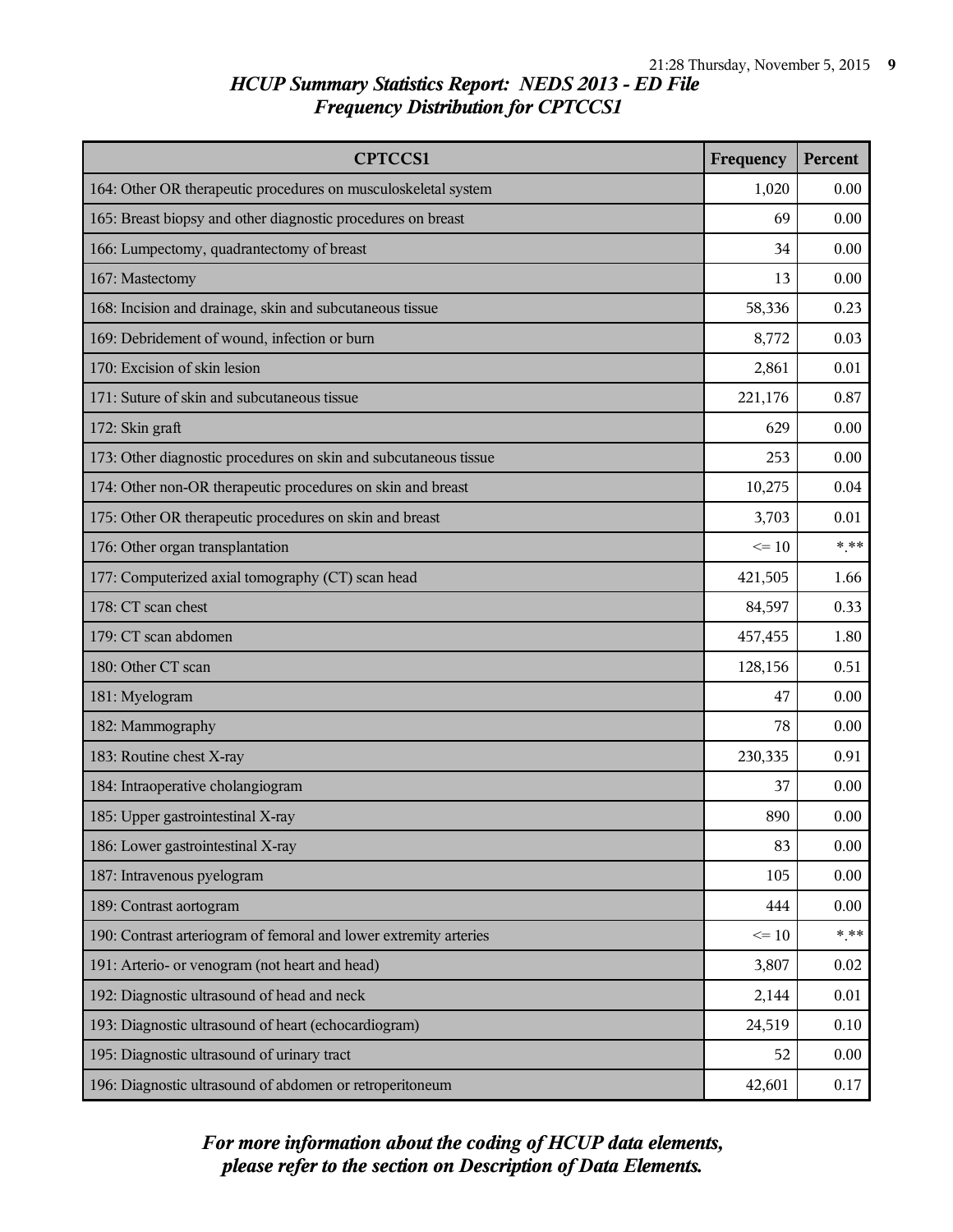| <b>CPTCCS1</b>                                                         | Frequency | Percent  |
|------------------------------------------------------------------------|-----------|----------|
| 197: Other diagnostic ultrasound                                       | 127,465   | 0.50     |
| 198: Magnetic resonance imaging                                        | 44,249    | 0.17     |
| 199: Electroencephalogram (EEG)                                        | 1,155     | 0.00     |
| 200: Nonoperative urinary system measurements                          | 114,639   | 0.45     |
| 201: Cardiac stress tests                                              | 1,890     | 0.01     |
| 202: Electrocardiogram                                                 | 94,405    | 0.37     |
| 203: Electrographic cardiac monitoring                                 | 1,800     | 0.01     |
| 204: Swan-Ganz catheterization for monitoring                          | $\leq 10$ | $***$    |
| 205: Arterial blood gases                                              | 1,887     | 0.01     |
| 206: Microscopic examination (bacterial smear, culture, toxicology)    | 321,700   | 1.27     |
| 207: Radioisotope bone scan                                            | 127       | 0.00     |
| 208: Radioisotope pulmonary scan                                       | 4,534     | 0.02     |
| 209: Radioisotope scan and function studies                            | 36,297    | 0.14     |
| 210: Other radioisotope scan                                           |           | 0.00     |
| 211: Therapeutic radiology                                             |           | 0.00     |
| 212: Diagnostic physical therapy                                       |           | 0.00     |
| 213: Physical therapy exercises, manipulation, and other procedures    | 1,049     | 0.00     |
| 214: Traction, splints, and other wound care                           |           | 0.47     |
| 215: Other physical therapy and rehabilitation                         | 73        | 0.00     |
| 216: Respiratory intubation and mechanical ventilation                 | 4,798     | 0.02     |
| 217: Other respiratory therapy                                         | 49,177    | 0.19     |
| 218: Psychological and psychiatric evaluation and therapy              | 13,535    | 0.05     |
| 219: Alcohol and drug rehabilitation/detoxification                    | 2,560     | $0.01\,$ |
| 220: Ophthalmologic and otologic diagnosis and treatment               | 477       | 0.00     |
| 221: Nasogastric tube                                                  | 383       | 0.00     |
| 222: Blood transfusion                                                 | 7,772     | 0.03     |
| 224: Cancer chemotherapy                                               | 121       | 0.00     |
| 225: Conversion of cardiac rhythm                                      |           | 0.00     |
| 226: Other diagnostic radiology and related techniques                 |           | 2.26     |
| 227: Other diagnostic procedures (interview, evaluation, consultation) |           | 50.00    |
| 228: Prophylactic vaccinations and inoculations                        | 57,356    | 0.23     |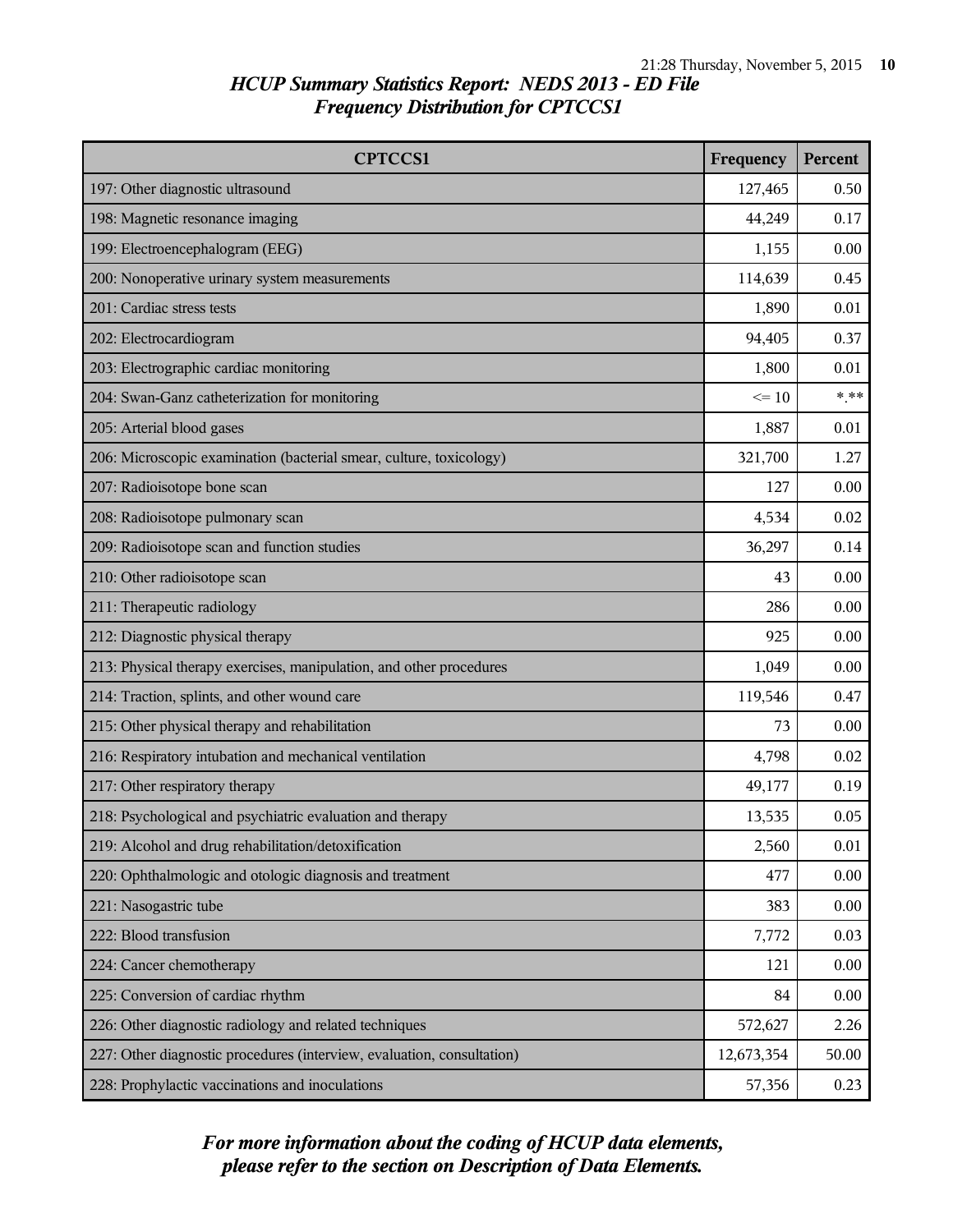| <b>CPTCCS1</b>                                           | Frequency | Percent |
|----------------------------------------------------------|-----------|---------|
| 229: Nonoperative removal of foreign body                | 11,623    | 0.05    |
| 231: Other therapeutic procedures                        | 1,218,977 | 4.81    |
| 232: Anesthesia                                          | 2,044     | 0.01    |
| 233: Laboratory - Chemistry and Hematology               | 577,950   | 2.28    |
| 234: Pathology                                           | 1,149     | 0.00    |
| 235: Other Laboratory                                    |           | 0.16    |
| 237: Ancillary Services                                  |           | 0.50    |
| 239: Transportation - patient, provider, equipment       |           | 0.01    |
| 240: Medications (Injections, infusions and other forms) |           | 1.07    |
| 241: Visual aids and other optical supplies              |           | 0.00    |
| 242: Hearing devices and audiology supplies              |           | * **    |
| 243: DME and supplies                                    |           | 0.37    |
| 244: Gastric bypass and volume reduction                 | 54        | 0.00    |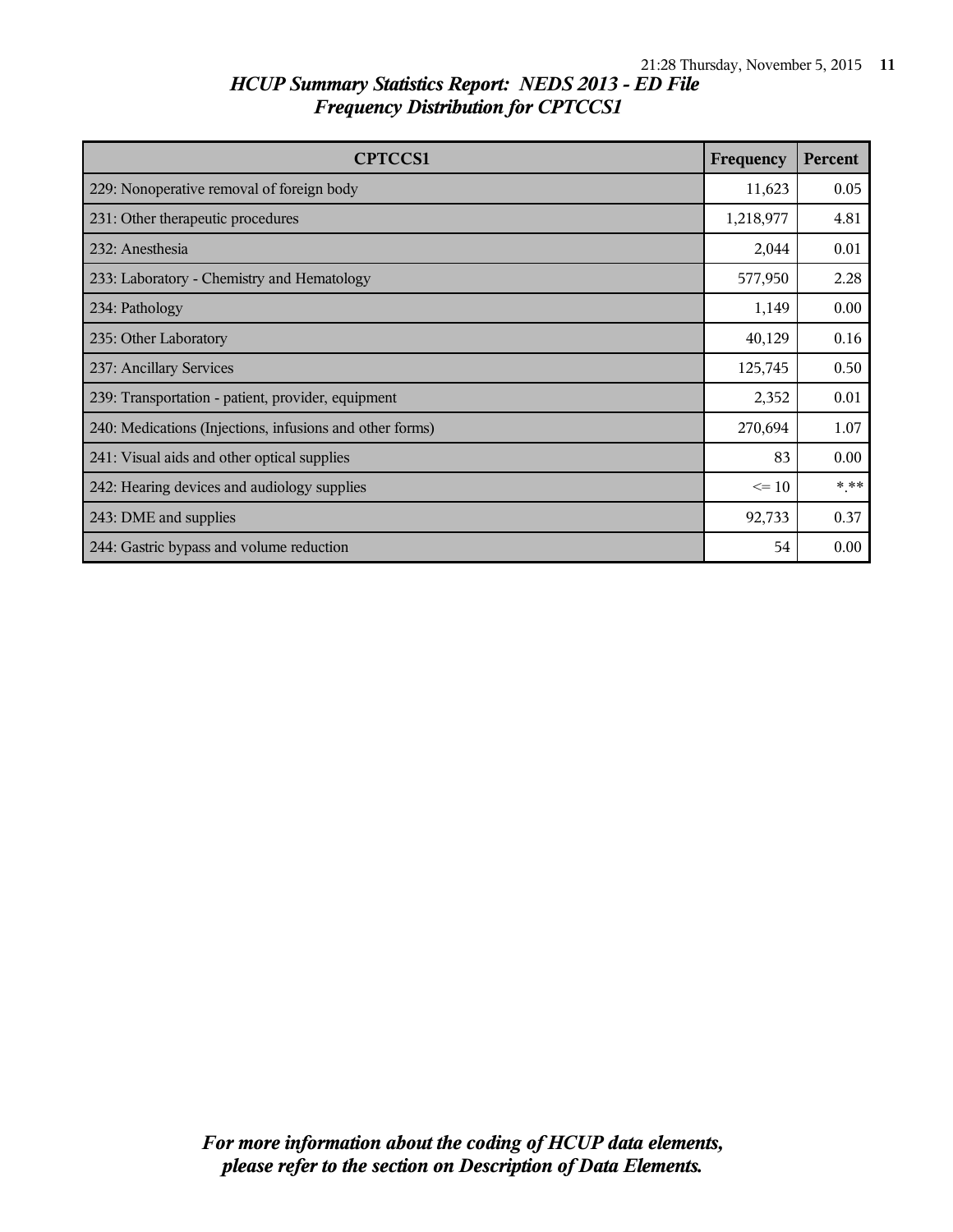| <b>NCPT</b>    | Frequency | Percent |
|----------------|-----------|---------|
| $\overline{0}$ | 2,803,355 | 11.06   |
| 1              | 4,045,872 | 15.96   |
| $\overline{2}$ | 3,047,512 | 12.02   |
| 3              | 2,096,672 | 8.27    |
| $\overline{4}$ | 1,454,735 | 5.74    |
| 5              | 1,074,657 | 4.24    |
| 6              | 884,649   | 3.49    |
| 7              | 737,107   | 2.91    |
| 8              | 690,104   | 2.72    |
| $\mathbf Q$    | 649,777   | 2.56    |
| 10             | 772,726   | 3.05    |
| 11             | 537,271   | 2.12    |
| 12             | 515,549   | 2.03    |
| 13             | 380,015   | 1.50    |
| 14             | 321,904   | 1.27    |
| 15             | 5,332,391 | 21.04   |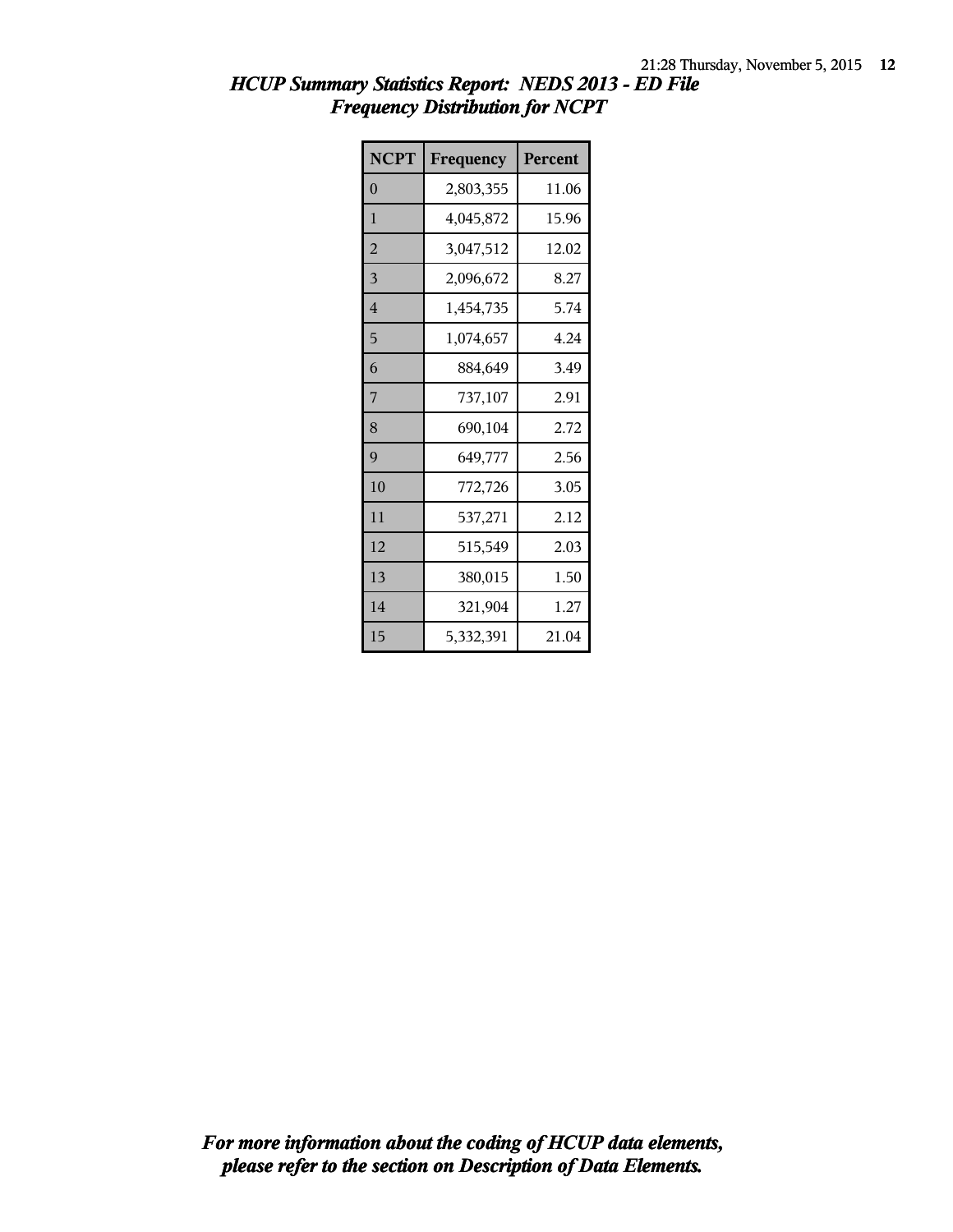| NPR ED         | Frequency  | Percent |
|----------------|------------|---------|
|                | 10,519,153 | 41.51   |
| $\overline{0}$ | 12,431,061 | 49.05   |
| 1              | 1,556,787  | 6.14    |
| $\overline{2}$ | 387,663    | 1.53    |
| $\overline{3}$ | 189,378    | 0.75    |
| $\overline{4}$ | 112,520    | 0.44    |
| 5              | 67,872     | 0.27    |
| 6              | 35,900     | 0.14    |
| 7              | 19,655     | 0.08    |
| 8              | 10,824     | 0.04    |
| 9              | 13,483     | 0.05    |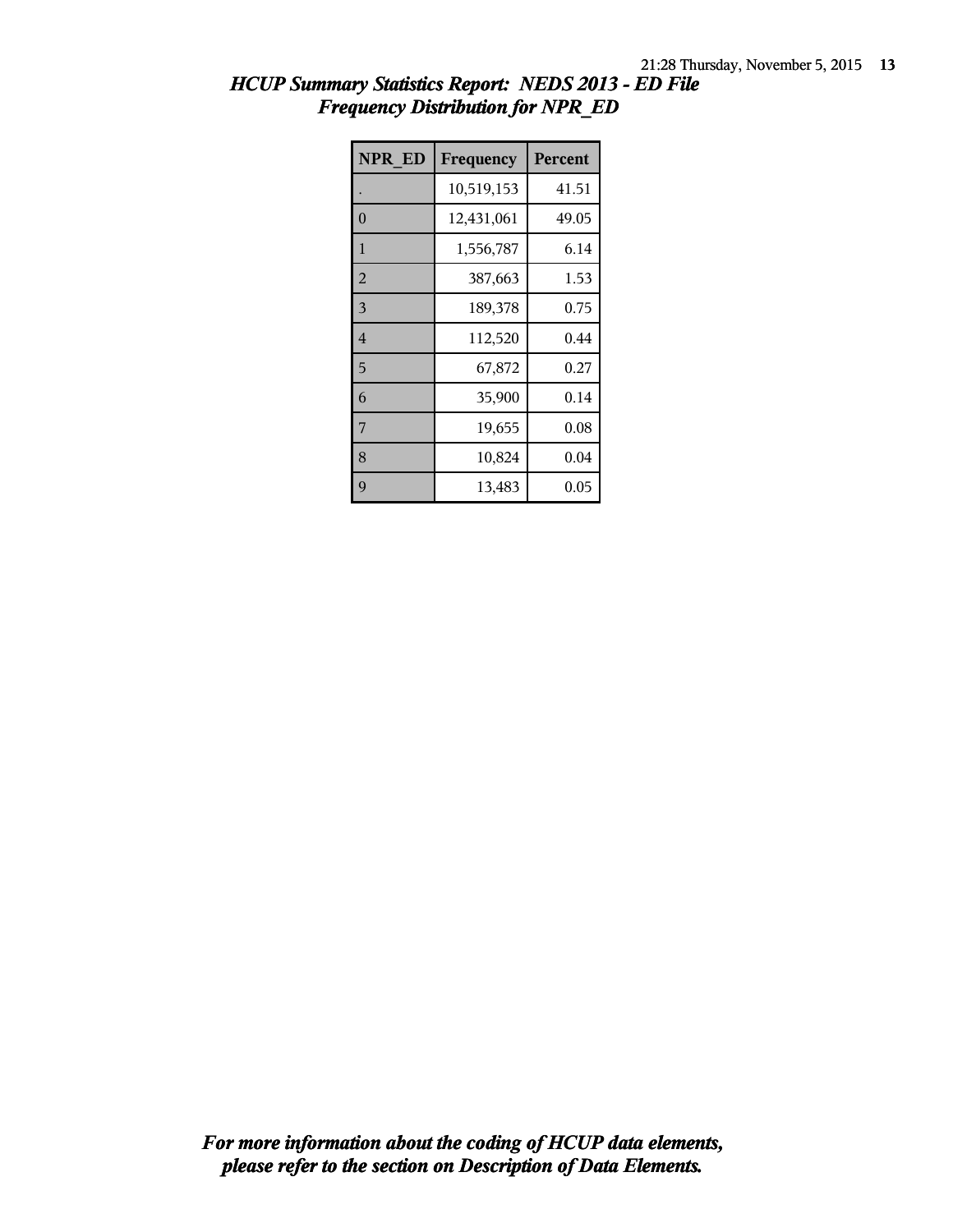| <b>PCLASS ED1</b>                                                | Frequency  | Percent |
|------------------------------------------------------------------|------------|---------|
| $\therefore$ Missing                                             | 22,954,134 | 90.57   |
| .A: Invalid                                                      | 907        | 0.00    |
| .C: Inconsistent                                                 | 11         | 0.00    |
| 1: Minor Diagnostic - Non-operating room diagnostic procedures   | 786,044    | 3.10    |
| 2: Minor Therapeutic - Non-operating room therapeutic procedures | 1,534,623  | 6.06    |
| 3: Major Diagnostic - Operating room diagnostic procedures       | 1,234      | 0.00    |
| 4: Major Therapeutic - Operating room therapeutic procedures     | 67,343     | 0.27    |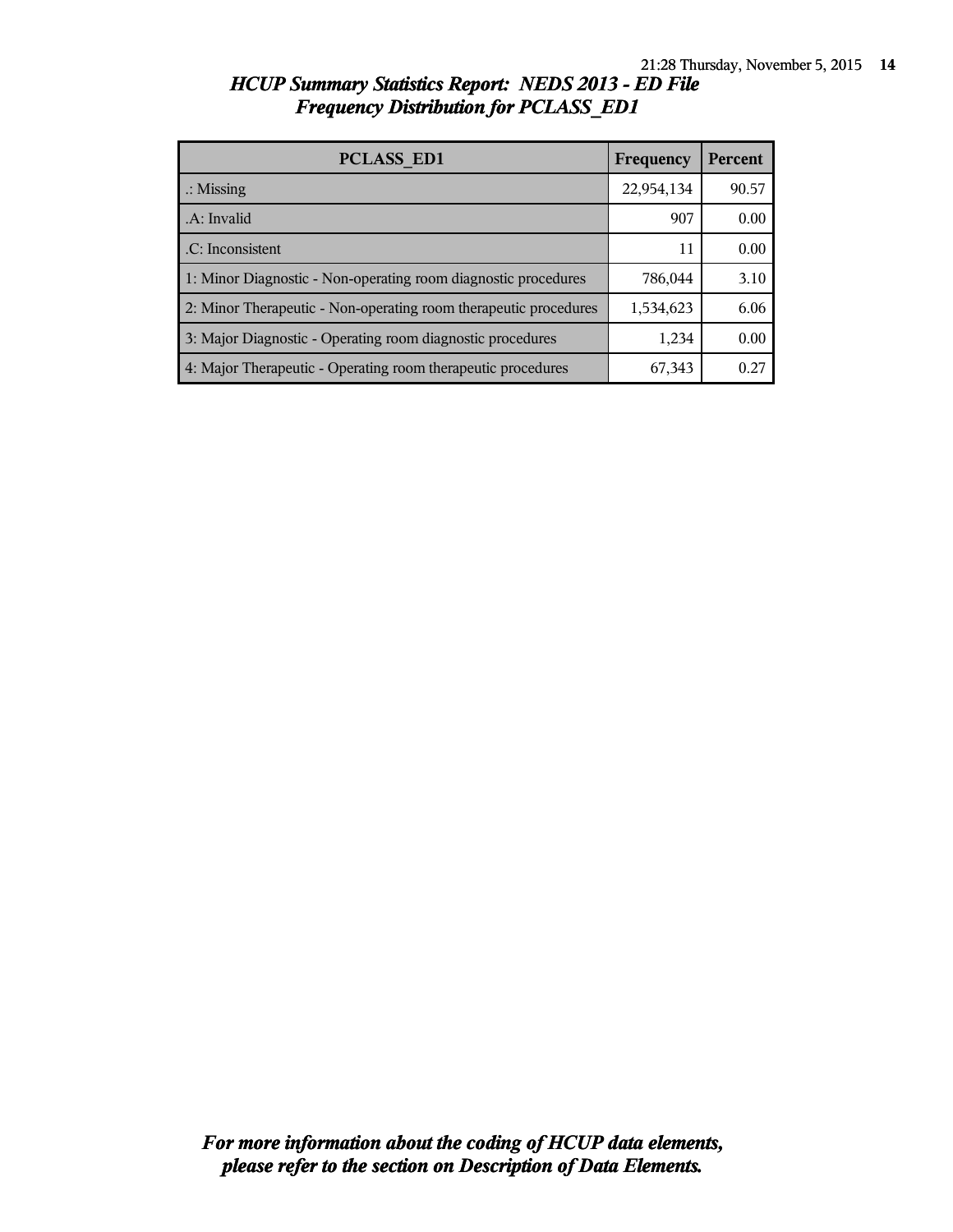| PRCCS ED1                                                                     | Frequency  | Percent |
|-------------------------------------------------------------------------------|------------|---------|
| $\therefore$ Missing                                                          | 22,954,134 | 90.57   |
| A: Invalid procedure                                                          | 907        | 0.00    |
| C: Inconsistent                                                               | 11         | 0.00    |
| 1: Incision and excision of CNS                                               | 11         | 0.00    |
| 2: Insertion; replacement; or removal of extracranial ventricular shunt       | $\leq 10$  | $***$   |
| 3: Laminectomy; excision intervertebral disc                                  | 659        | 0.00    |
| 4: Diagnostic spinal tap                                                      | 10,665     | 0.04    |
| 5: Insertion of catheter or spinal stimulator and injection into spinal canal | 601        | 0.00    |
| 6: Decompression peripheral nerve                                             | 41         | 0.00    |
| 7: Other diagnostic nervous system procedures                                 | 12         | 0.00    |
| 8: Other non-OR or closed therapeutic nervous system procedures               | 11,785     | 0.05    |
| 9: Other OR therapeutic nervous system procedures                             | 154        | 0.00    |
| 10: Thyroidectomy; partial or complete                                        | 17         | 0.00    |
| 11: Diagnostic endocrine procedures                                           | 42         | 0.00    |
| 12: Other therapeutic endocrine procedures                                    | 30         | 0.00    |
| 13: Corneal transplant                                                        | 11         | 0.00    |
| 14: Glaucoma procedures                                                       | 11         | 0.00    |
| 15: Lens and cataract procedures                                              | 98         | 0.00    |
| 16: Repair of retinal tear; detachment                                        | 218        | 0.00    |
| 17: Destruction of lesion of retina and choroid                               | 114        | 0.00    |
| 18: Diagnostic procedures on eye                                              | 134        | 0.00    |
| 19: Other therapeutic procedures on eyelids; conjunctiva; cornea              | 25,396     | 0.10    |
| 20: Other intraocular therapeutic procedures                                  | 621        | 0.00    |
| 21: Other extraocular muscle and orbit therapeutic procedures                 | 91         | 0.00    |
| 22: Tympanoplasty                                                             | $\leq 10$  | $***$   |
| 23: Myringotomy                                                               | 30         | 0.00    |
| 24: Mastoidectomy                                                             | $\leq 10$  | $* * *$ |
| 25: Diagnostic procedures on ear                                              | $\leq 10$  | $***$   |
| 26: Other therapeutic ear procedures                                          | 12,749     | 0.05    |
| 27: Control of epistaxis                                                      | 15,051     | 0.06    |
| 28: Plastic procedures on nose                                                | 5,632      | 0.02    |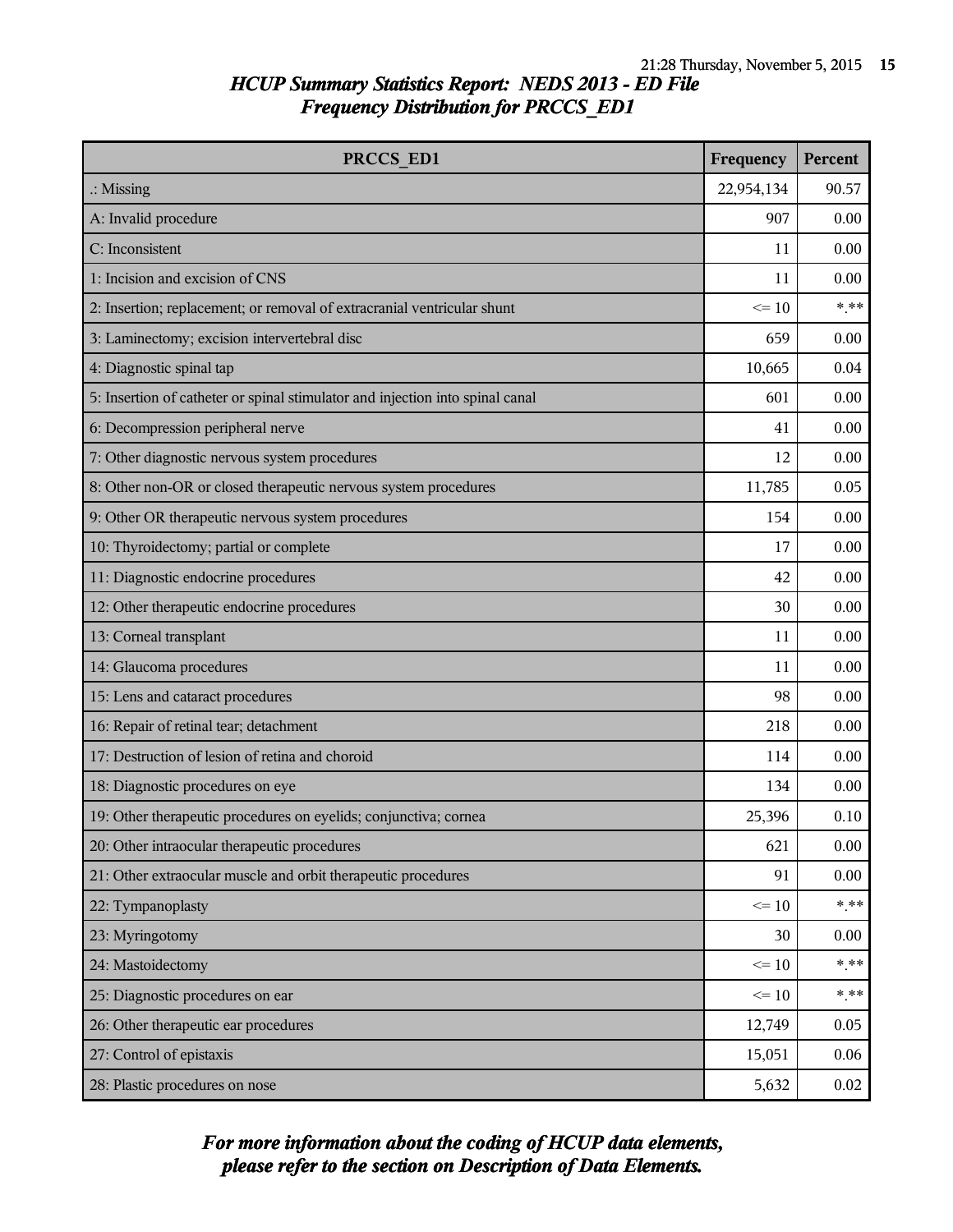| PRCCS ED1                                                                                            |           | Percent |
|------------------------------------------------------------------------------------------------------|-----------|---------|
| 29: Dental procedures                                                                                | 388       | 0.00    |
| 30: Tonsillectomy and/or adenoidectomy                                                               | 789       | 0.00    |
| 31: Diagnostic procedures on nose; mouth and pharynx                                                 | 279       | 0.00    |
| 32: Other non-OR therapeutic procedures on nose; mouth and pharynx                                   | 22,162    | 0.09    |
| 33: Other OR therapeutic procedures on nose; mouth and pharynx                                       | 2,890     | 0.01    |
| 34: Tracheostomy; temporary and permanent                                                            | 47        | 0.00    |
| 35: Tracheoscopy and laryngoscopy with biopsy                                                        | 478       | 0.00    |
| 36: Lobectomy or pneumonectomy                                                                       | $\leq 10$ | $***$   |
| 37: Diagnostic bronchoscopy and biopsy of bronchus                                                   | 524       | 0.00    |
| 38: Other diagnostic procedures on lung and bronchus                                                 | $\leq$ 10 | $***$   |
| 39: Incision of pleura; thoracentesis; chest drainage                                                | 1,562     | 0.01    |
| 40: Other diagnostic procedures of respiratory tract and mediastinum                                 | 50        | 0.00    |
| 41: Other non-OR therapeutic procedures on respiratory system                                        | 582       | 0.00    |
| 42: Other OR Rx procedures on respiratory system and mediastinum                                     | 65        | 0.00    |
| 43: Heart valve procedures                                                                           | $\leq 10$ | $***$   |
| 45: Percutaneous transluminal coronary angioplasty (PTCA)                                            | 2,000     | 0.01    |
| 46: Coronary thrombolysis                                                                            | $\leq 10$ | $***$   |
| 47: Diagnostic cardiac catheterization; coronary arteriography                                       | 14,015    | 0.06    |
| 48: Insertion; revision; replacement; removal of cardiac pacemaker or cardioverter/defibrillator     | 716       | 0.00    |
| 49: Other OR heart procedures                                                                        | 89        | 0.00    |
| 50: Extracorporeal circulation auxiliary to open heart procedures                                    | $\leq 10$ | $***$   |
| 51: Endarterectomy; vessel of head and neck                                                          | $\leq 10$ | $***$   |
| 52: Aortic resection; replacement or anastomosis                                                     | $\leq 10$ | $***$   |
| 53: Varicose vein stripping; lower limb                                                              | 30        | 0.00    |
| 54: Other vascular catheterization; not heart                                                        | 15,154    | 0.06    |
| 55: Peripheral vascular bypass                                                                       | $\leq 10$ | $***$   |
| 56: Other vascular bypass and shunt; not heart                                                       | $\leq 10$ | $***$   |
| 57: Creation; revision and removal of arteriovenous fistula or vessel-to-vessel cannula for dialysis | 189       | 0.00    |
| 58: Hemodialysis                                                                                     | 6,286     | 0.02    |
| 59: Other OR procedures on vessels of head and neck                                                  | 17        | 0.00    |
| 60: Embolectomy and endarterectomy of lower limbs                                                    | $\leq 10$ | $* * *$ |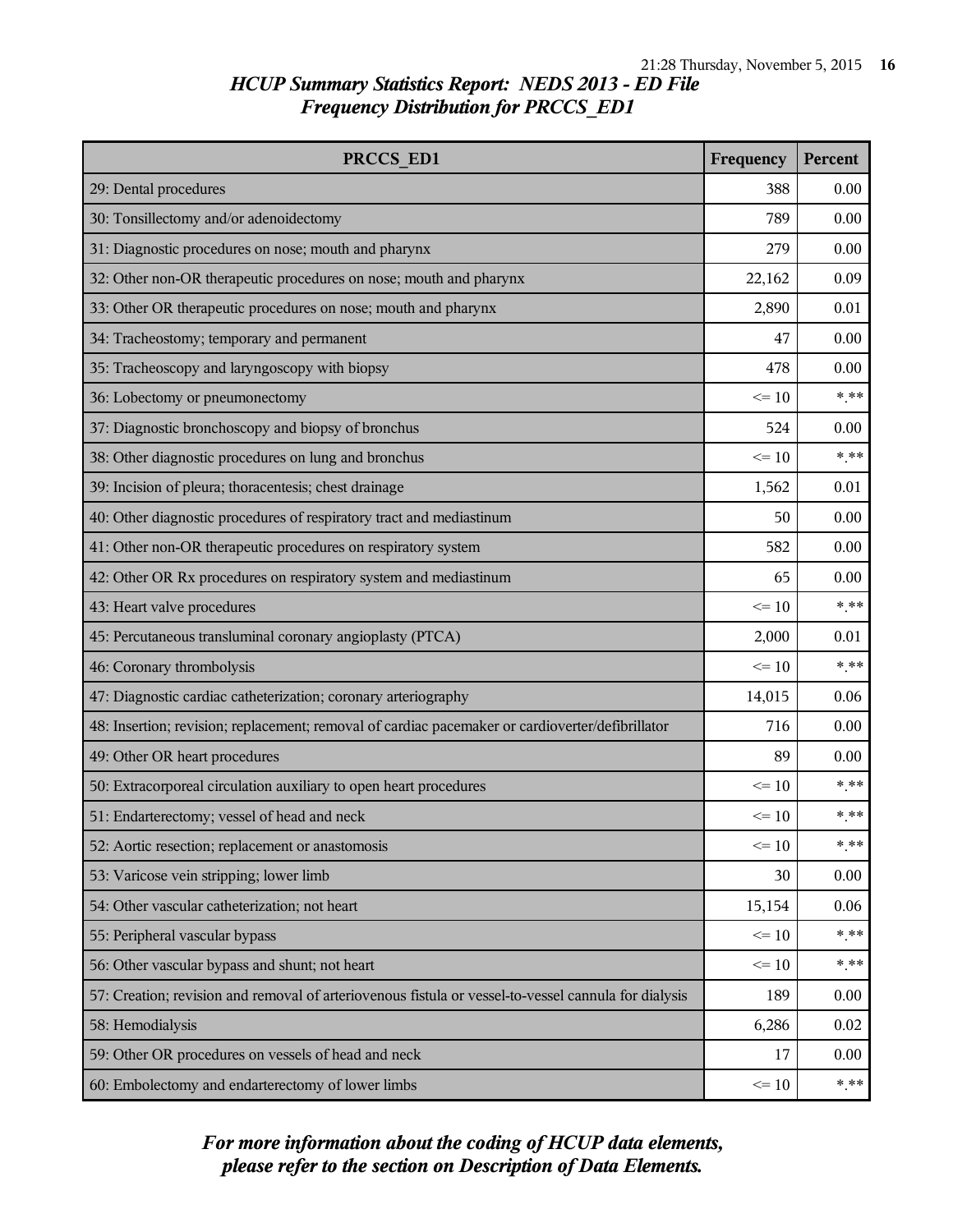| PRCCS ED1                                                     | Frequency | Percent  |
|---------------------------------------------------------------|-----------|----------|
| 61: Other OR procedures on vessels other than head and neck   | 1,282     | 0.01     |
| 62: Other diagnostic cardiovascular procedures                | 189       | 0.00     |
| 63: Other non-OR therapeutic cardiovascular procedures        | 549       | 0.00     |
| 64: Bone marrow transplant                                    | $\leq$ 10 | $***$    |
| 65: Bone marrow biopsy                                        | 65        | 0.00     |
| 66: Procedures on spleen                                      | $\leq 10$ | $* * *$  |
| 67: Other therapeutic procedures; hemic and lymphatic system  | 285       | 0.00     |
| 69: Esophageal dilatation                                     | 846       | 0.00     |
| 70: Upper gastrointestinal endoscopy; biopsy                  | 13,567    | 0.05     |
| 71: Gastrostomy; temporary and permanent                      | 380       | 0.00     |
| 72: Colostomy; temporary and permanent                        | $\leq$ 10 | $***$    |
| 73: Ileostomy and other enterostomy                           | 20        | 0.00     |
| 74: Gastrectomy; partial and total                            | $\leq 10$ | $***$    |
| 75: Small bowel resection                                     | $\leq 10$ | $***$    |
| 76: Colonoscopy and biopsy                                    | 2,421     | 0.01     |
| 77: Proctoscopy and anorectal biopsy                          | 558       | 0.00     |
| 78: Colorectal resection                                      | 22        | 0.00     |
| 79: Local excision of large intestine lesion (not endoscopic) | $\leq 10$ | $***$    |
| 80: Appendectomy                                              | 12,898    | 0.05     |
| 81: Hemorrhoid procedures                                     | 1,495     | 0.01     |
| 82: Endoscopic retrograde cannulation of pancreas (ERCP)      | 53        | 0.00     |
| 83: Biopsy of liver                                           | 105       | 0.00     |
| 84: Cholecystectomy and common duct exploration               | 5,548     | $0.02\,$ |
| 85: Inguinal and femoral hernia repair                        | 605       | 0.00     |
| 86: Other hernia repair                                       | 531       | 0.00     |
| 87: Laparoscopy (GI only)                                     | 207       | 0.00     |
| 88: Abdominal paracentesis                                    | 2,636     | 0.01     |
| 89: Exploratory laparotomy                                    | 30        | 0.00     |
| 90: Excision; lysis peritoneal adhesions                      | 74        | 0.00     |
| 91: Peritoneal dialysis                                       | 77        | 0.00     |
| 92: Other bowel diagnostic procedures                         | 67        | 0.00     |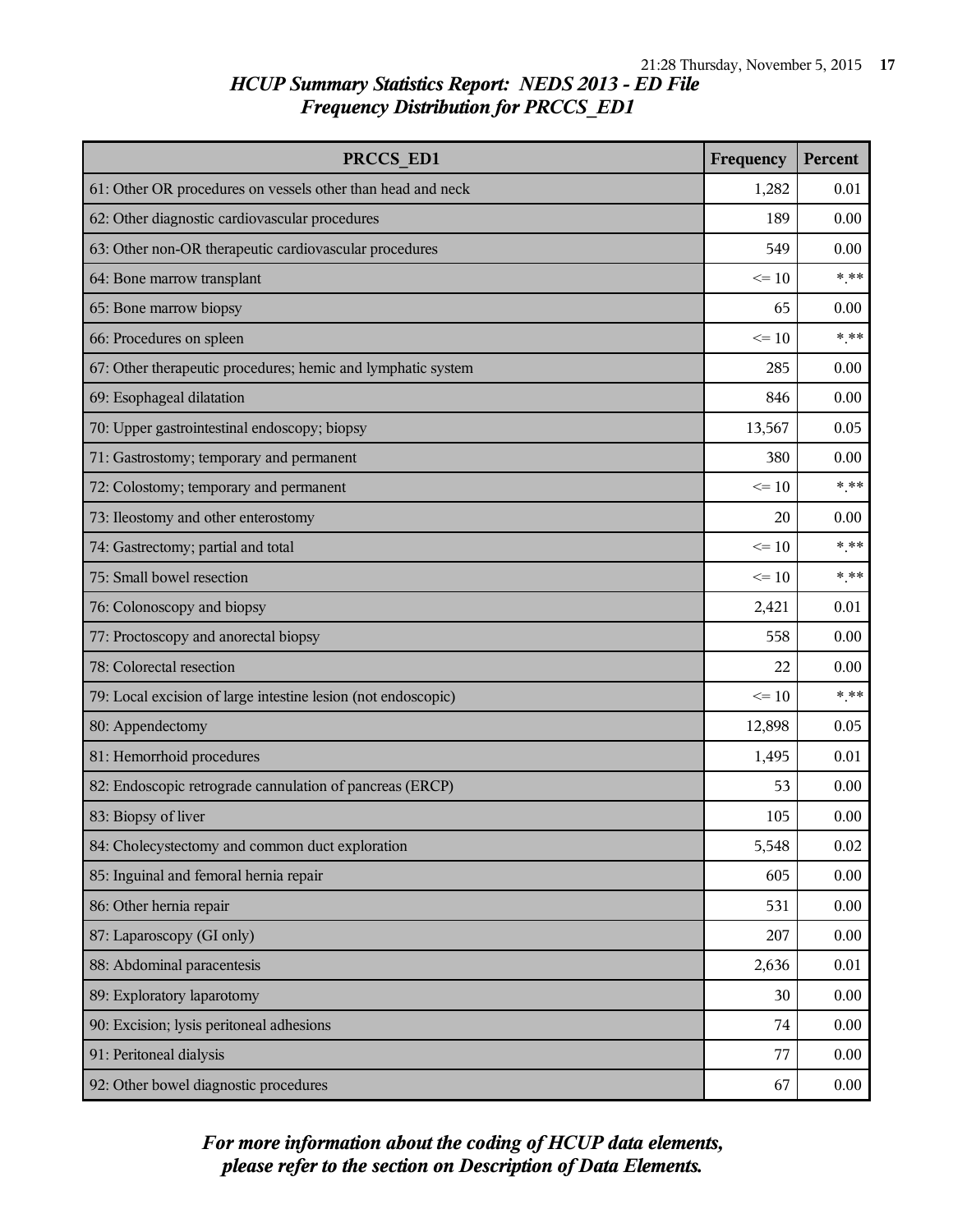| PRCCS ED1                                                             | Frequency | Percent |
|-----------------------------------------------------------------------|-----------|---------|
| 93: Other non-OR upper GI therapeutic procedures                      | 6,994     | 0.03    |
| 94: Other OR upper GI therapeutic procedures                          | 342       | 0.00    |
| 95: Other non-OR lower GI therapeutic procedures                      | 2,742     | 0.01    |
| 96: Other OR lower GI therapeutic procedures                          | 2,413     | 0.01    |
| 97: Other gastrointestinal diagnostic procedures                      | 91        | 0.00    |
| 98: Other non-OR gastrointestinal therapeutic procedures              | 977       | 0.00    |
| 99: Other OR gastrointestinal therapeutic procedures                  | 220       | 0.00    |
| 100: Endoscopy and endoscopic biopsy of the urinary tract             | 348       | 0.00    |
| 101: Transurethral excision; drainage; or removal urinary obstruction | 3,674     | 0.01    |
| 102: Ureteral catheterization                                         | 1,739     | 0.01    |
| 103: Nephrotomy and nephrostomy                                       | 58        | 0.00    |
| 106: Genitourinary incontinence procedures                            | $\leq 10$ | $***$   |
| 107: Extracorporeal lithotripsy; urinary                              | 293       | 0.00    |
| 108: Indwelling catheter                                              | 33,830    | 0.13    |
| 109: Procedures on the urethra                                        | 283       | 0.00    |
| 110: Other diagnostic procedures of urinary tract                     | 55        | 0.00    |
| 111: Other non-OR therapeutic procedures of urinary tract             | 5,864     | 0.02    |
| 112: Other OR therapeutic procedures of urinary tract                 | 672       | 0.00    |
| 113: Transurethral resection of prostate (TURP)                       | 84        | 0.00    |
| 115: Circumcision                                                     | 39        | 0.00    |
| 116: Diagnostic procedures; male genital                              | 12        | 0.00    |
| 117: Other non-OR therapeutic procedures; male genital                | 1,126     | 0.00    |
| 118: Other OR therapeutic procedures; male genital                    | 1,373     | 0.01    |
| 119: Oophorectomy; unilateral and bilateral                           | 322       | 0.00    |
| 120: Other operations on ovary                                        | 436       | 0.00    |
| 121: Ligation or occlusion of fallopian tubes                         | 27        | 0.00    |
| 122: Removal of ectopic pregnancy                                     | 1,259     | 0.00    |
| 123: Other operations on fallopian tubes                              | 150       | 0.00    |
| 124: Hysterectomy; abdominal and vaginal                              | 79        | 0.00    |
| 125: Other excision of cervix and uterus                              | 134       | 0.00    |
| 126: Abortion (termination of pregnancy)                              | 13        | 0.00    |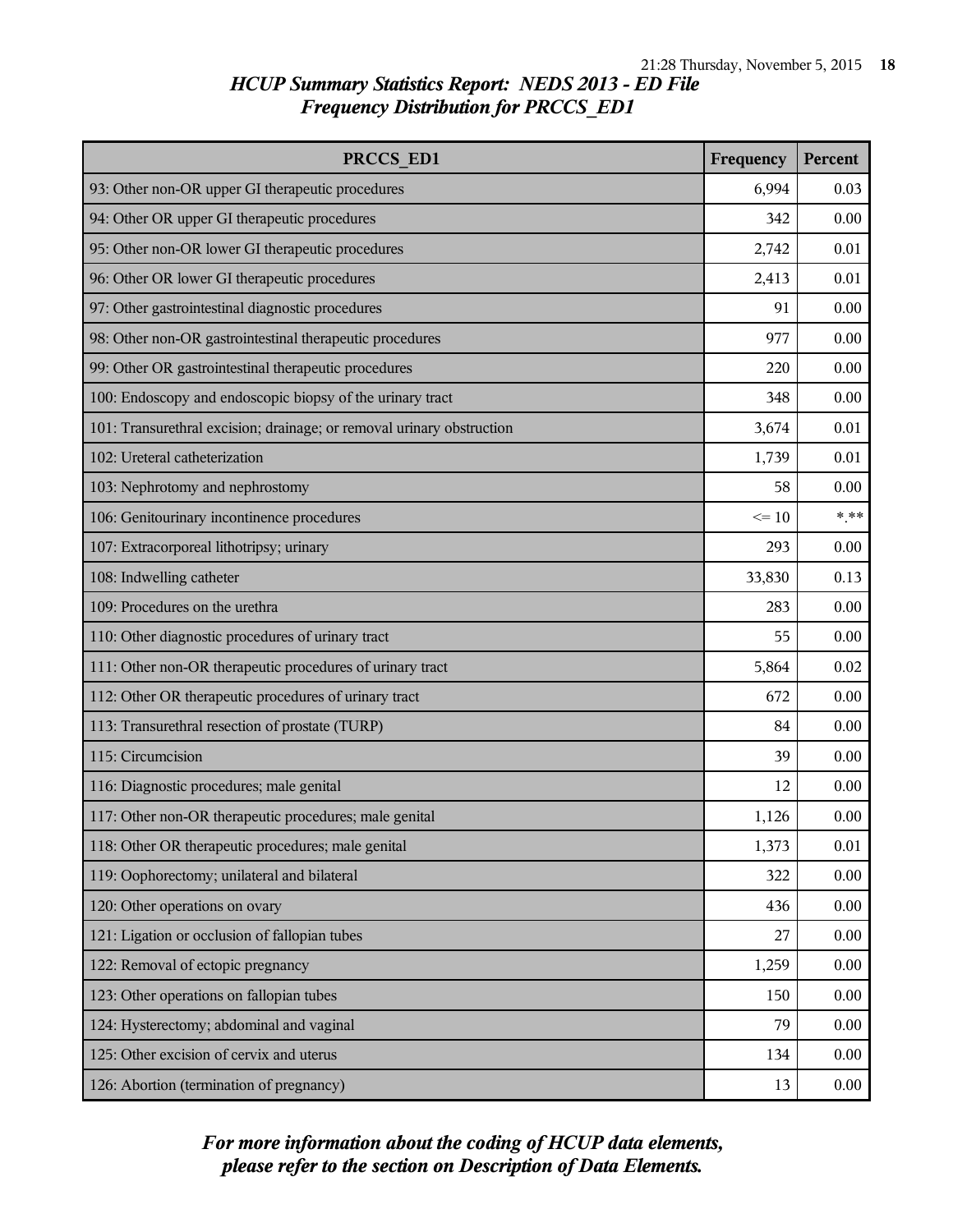| PRCCS ED1                                                                            | Frequency | Percent |
|--------------------------------------------------------------------------------------|-----------|---------|
| 127: Dilatation and curettage (D&C); aspiration after delivery or abortion           | 3,084     | 0.01    |
| 128: Diagnostic dilatation and curettage (D&C)                                       | 327       | 0.00    |
| 129: Repair of cystocele and rectocele; obliteration of vaginal vault                | $\leq 10$ | $***$   |
| 130: Other diagnostic procedures; female organs                                      | 91        | 0.00    |
| 131: Other non-OR therapeutic procedures; female organs                              | 595       | 0.00    |
| 132: Other OR therapeutic procedures; female organs                                  | 6,950     | 0.03    |
| 133: Episiotomy                                                                      | $\leq 10$ | $***$   |
| 134: Cesarean section                                                                | $\leq 10$ | $***$   |
| 135: Forceps; vacuum; and breech delivery                                            | $\leq 10$ | $*$ **  |
| 136: Artificial rupture of membranes to assist delivery                              | $\leq$ 10 | $***$   |
| 137: Other procedures to assist delivery                                             | 115       | 0.00    |
| 138: Diagnostic amniocentesis                                                        | $\leq 10$ | $***$   |
| 139: Fetal monitoring                                                                | 2,690     | 0.01    |
| 140: Repair of current obstetric laceration                                          | 14        | 0.00    |
| 141: Other therapeutic obstetrical procedures                                        | 69        | 0.00    |
| 142: Partial excision bone                                                           | 129       | 0.00    |
| 143: Bunionectomy or repair of toe deformities                                       | 13        | 0.00    |
| 144: Treatment; facial fracture or dislocation                                       | 1,057     | 0.00    |
| 145: Treatment; fracture or dislocation of radius and ulna                           | 20,041    | 0.08    |
| 146: Treatment; fracture or dislocation of hip and femur                             | 3,167     | 0.01    |
| 147: Treatment; fracture or dislocation of lower extremity (other than hip or femur) | 7,029     | 0.03    |
| 148: Other fracture and dislocation procedure                                        | 22,524    | 0.09    |
| 149: Arthroscopy                                                                     | 16        | 0.00    |
| 150: Division of joint capsule; ligament or cartilage                                | $\leq 10$ | $* * *$ |
| 151: Excision of semilunar cartilage of knee                                         | 47        | 0.00    |
| 152: Arthroplasty knee                                                               | 22        | 0.00    |
| 153: Hip replacement; total and partial                                              | $\leq 10$ | $***$   |
| 154: Arthroplasty other than hip or knee                                             | 53        | 0.00    |
| 155: Arthrocentesis                                                                  | 4,597     | 0.02    |
| 156: Injections and aspirations of muscles; tendons; bursa; joints and soft tissue   | 572       | 0.00    |
| 157: Amputation of lower extremity                                                   | 59        | 0.00    |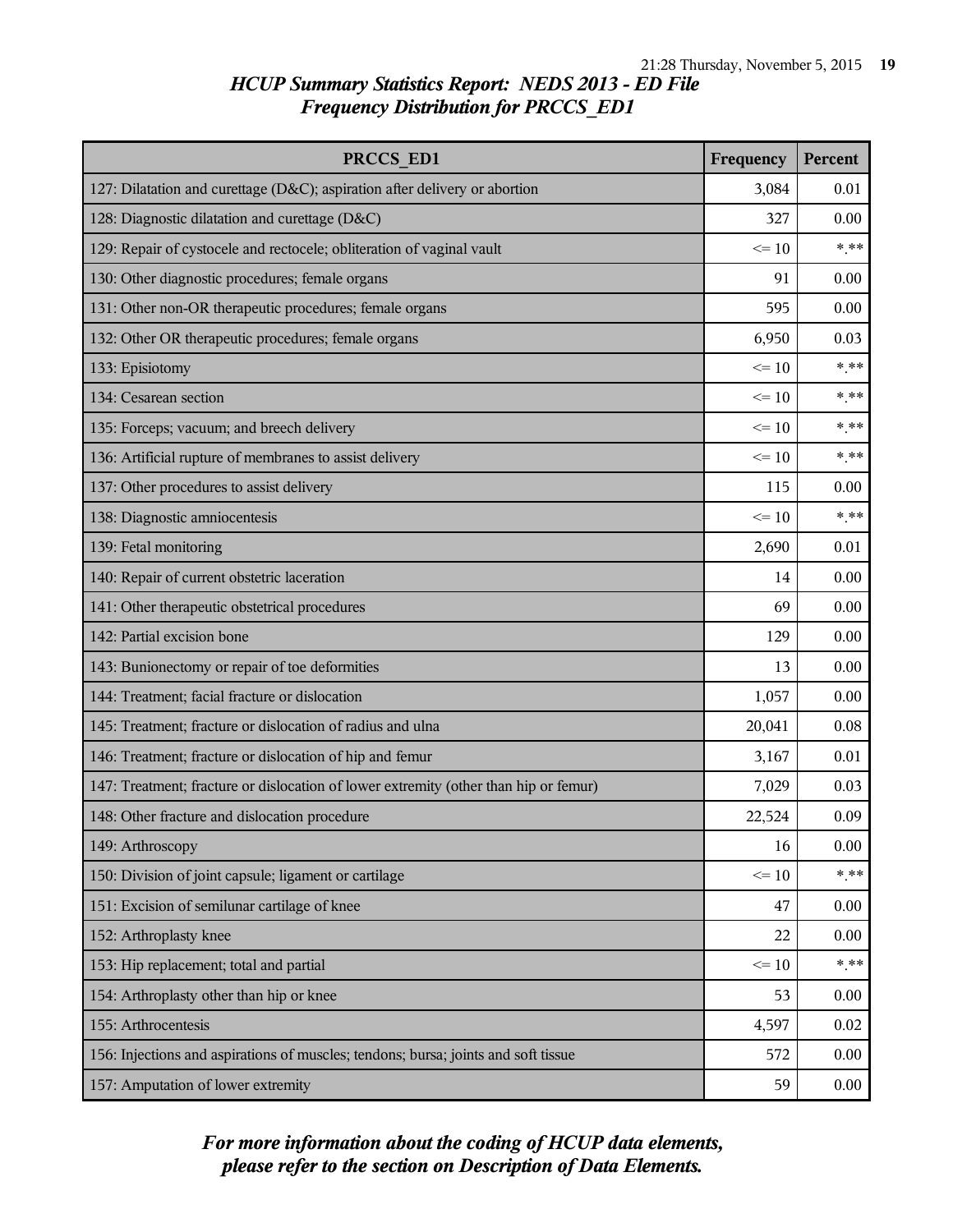| PRCCS ED1                                                          | Frequency | Percent  |
|--------------------------------------------------------------------|-----------|----------|
| 158: Spinal fusion                                                 | 35        | 0.00     |
| 159: Other diagnostic procedures on musculoskeletal system         | 190       | 0.00     |
| 160: Other therapeutic procedures on muscles and tendons           | 2,698     | 0.01     |
| 161: Other OR therapeutic procedures on bone                       | 570       | 0.00     |
| 162: Other OR therapeutic procedures on joints                     | 206       | 0.00     |
| 163: Other non-OR therapeutic procedures on musculoskeletal system | 9,528     | 0.04     |
| 164: Other OR therapeutic procedures on musculoskeletal system     | 626       | 0.00     |
| 165: Breast biopsy and other diagnostic procedures on breast       | 48        | 0.00     |
| 166: Lumpectomy; quadrantectomy of breast                          | 60        | 0.00     |
| 167: Mastectomy                                                    | 13        | 0.00     |
| 168: Incision and drainage; skin and subcutaneous tissue           | 116,164   | 0.46     |
| 169: Debridement of wound; infection or burn                       | 4,750     | 0.02     |
| 170: Excision of skin lesion                                       | 985       | 0.00     |
| 171: Suture of skin and subcutaneous tissue                        | 309,903   | 1.22     |
| 172: Skin graft                                                    | 268       | 0.00     |
| 173: Other diagnostic procedures on skin and subcutaneous tissue   | 198       | 0.00     |
| 174: Other non-OR therapeutic procedures on skin and breast        | 23,285    | 0.09     |
| 175: Other OR therapeutic procedures on skin and breast            | 3,992     | 0.02     |
| 176: Other organ transplantation                                   | $\leq 10$ | $***$    |
| 177: Computerized axial tomography (CT) scan head                  | 41,753    | 0.16     |
| 178: CT scan chest                                                 | 9,019     | 0.04     |
| 179: CT scan abdomen                                               | 25,670    | 0.10     |
| 180: Other CT scan                                                 | 3,178     | $0.01\,$ |
| 181: Myelogram                                                     | 64        | 0.00     |
| 182: Mammography                                                   | 14        | 0.00     |
| 183: Routine chest X-ray                                           | 105,702   | 0.42     |
| 184: Intraoperative cholangiogram                                  | 17        | 0.00     |
| 185: Upper gastrointestinal X-ray                                  | 61        | 0.00     |
| 186: Lower gastrointestinal X-ray                                  | 17        | 0.00     |
| 187: Intravenous pyelogram                                         | 51        | 0.00     |
| 188: Cerebral arteriogram                                          | 212       | 0.00     |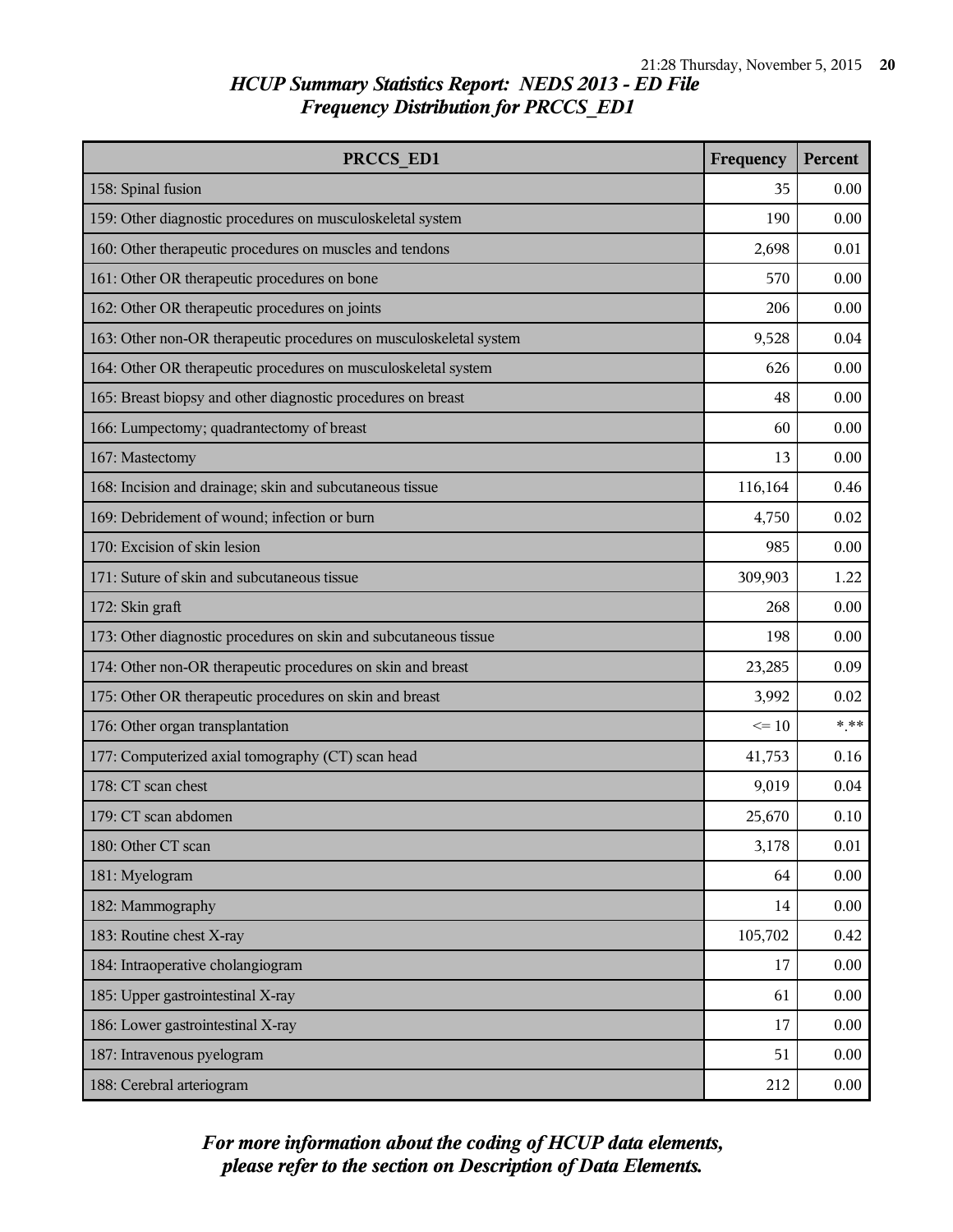| PRCCS ED1                                                           | Frequency | Percent |
|---------------------------------------------------------------------|-----------|---------|
| 189: Contrast aortogram                                             | 55        | 0.00    |
| 190: Contrast arteriogram of femoral and lower extremity arteries   | 32        | 0.00    |
| 191: Arterio- or venogram (not heart and head)                      | 342       | 0.00    |
| 192: Diagnostic ultrasound of head and neck                         | 109       | 0.00    |
| 193: Diagnostic ultrasound of heart (echocardiogram)                | 6,680     | 0.03    |
| 194: Diagnostic ultrasound of gastrointestinal tract                | 591       | 0.00    |
| 195: Diagnostic ultrasound of urinary tract                         | 201       | 0.00    |
| 196: Diagnostic ultrasound of abdomen or retroperitoneum            | 2,617     | 0.01    |
| 197: Other diagnostic ultrasound                                    | 10,248    | 0.04    |
| 198: Magnetic resonance imaging                                     | 1,716     | 0.01    |
| 199: Electroencephalogram (EEG)                                     | 282       | 0.00    |
| 200: Nonoperative urinary system measurements                       | 1,242     | 0.00    |
| 201: Cardiac stress tests                                           | 3,551     | 0.01    |
| 202: Electrocardiogram                                              | 13,044    | 0.05    |
| 203: Electrographic cardiac monitoring                              | 1,817     | 0.01    |
| 204: Swan-Ganz catheterization for monitoring                       | $\leq 10$ | $***$   |
| 205: Arterial blood gases                                           | 1,185     | 0.00    |
| 206: Microscopic examination (bacterial smear; culture; toxicology) | 334       | 0.00    |
| 207: Radioisotope bone scan                                         | $\leq$ 10 | $***$   |
| 208: Radioisotope pulmonary scan                                    | 85        | 0.00    |
| 209: Radioisotope scan and function studies                         | 942       | 0.00    |
| 210: Other radioisotope scan                                        | $\leq$ 10 | $***$   |
| 211: Therapeutic radiology for cancer treatment                     | 18        | 0.00    |
| 212: Diagnostic physical therapy                                    | 36        | 0.00    |
| 213: Physical therapy exercises; manipulation; and other procedures | 206       | 0.00    |
| 214: Traction; splints; and other wound care                        | 222,106   | 0.88    |
| 215: Other physical therapy and rehabilitation                      | 201       | 0.00    |
| 216: Respiratory intubation and mechanical ventilation              | 7,921     | 0.03    |
| 217: Other respiratory therapy                                      | 12,956    | 0.05    |
| 218: Psychological and psychiatric evaluation and therapy           | 433       | 0.00    |
| 219: Alcohol and drug rehabilitation/detoxification                 | 288       | 0.00    |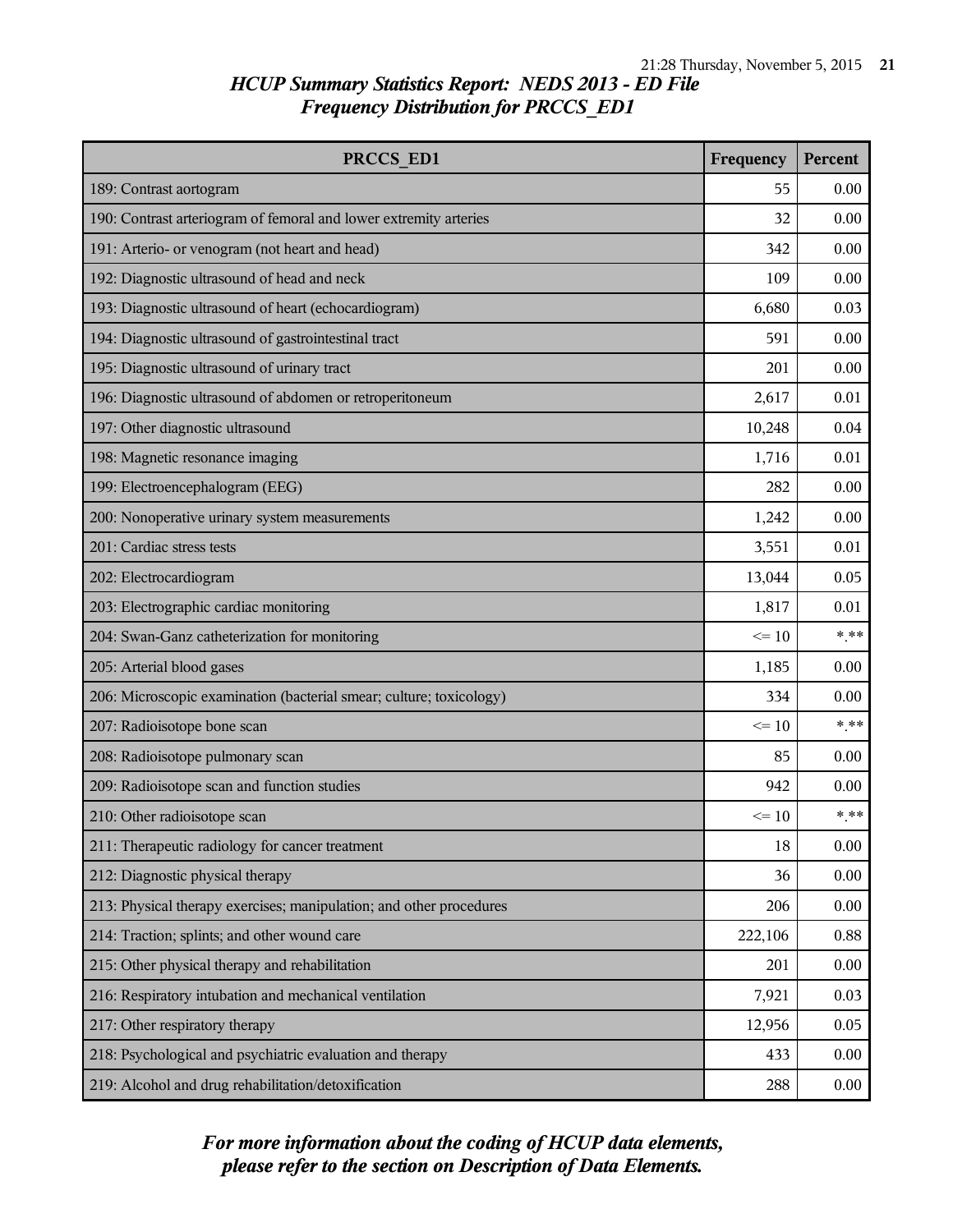| PRCCS ED1                                                              | Frequency | <b>Percent</b> |
|------------------------------------------------------------------------|-----------|----------------|
| 220: Ophthalmologic and otologic diagnosis and treatment               | 288       | 0.00           |
| 221: Nasogastric tube                                                  | 635       | 0.00           |
| 222: Blood transfusion                                                 | 7,324     | 0.03           |
| 223: Enteral and parenteral nutrition                                  | 110       | 0.00           |
| 224: Cancer chemotherapy                                               | 70        | 0.00           |
| 225: Conversion of cardiac rhythm                                      | 7,621     | 0.03           |
| 226: Other diagnostic radiology and related techniques                 | 125,833   | 0.50           |
| 227: Other diagnostic procedures (interview; evaluation; consultation) | 382,355   | 1.51           |
| 228: Prophylactic vaccinations and inoculations                        | 33,075    | 0.13           |
| 229: Nonoperative removal of foreign body                              | 24,981    | 0.10           |
| 230: Extracorporeal shock wave other than urinary                      | $\leq 10$ | $***$          |
| 231: Other therapeutic procedures                                      | 522,396   | 2.06           |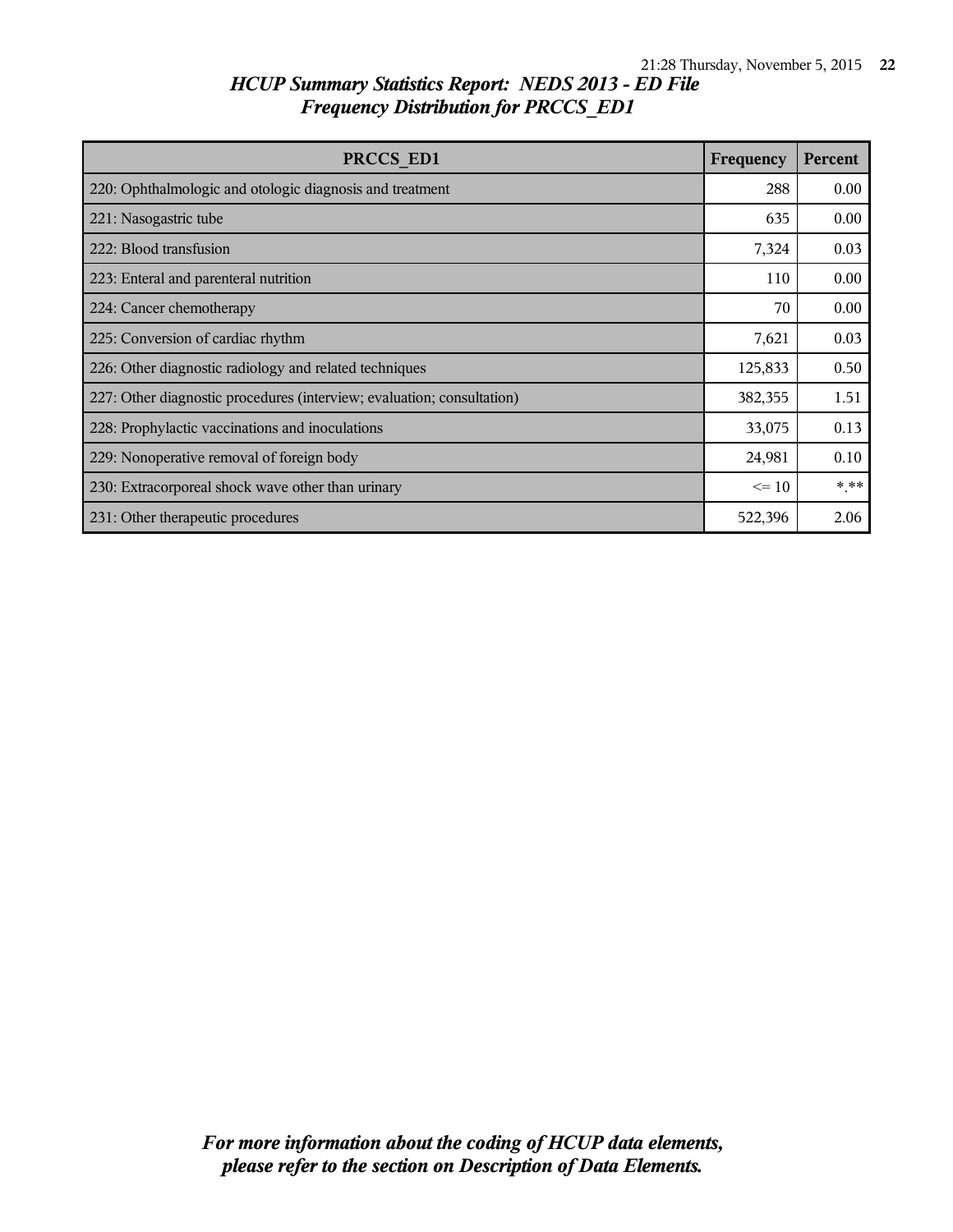| PR ED1                 | <b>Frequency</b> | Percent |
|------------------------|------------------|---------|
| <b>Blank</b>           | 22,954,134       | 90.57   |
| Valid PR               | 2,389,244        | 9.43    |
| Inconsistent PR (incn) | 11               | 0.00    |
| Invalid PR (invl)      | 907              | 0.00    |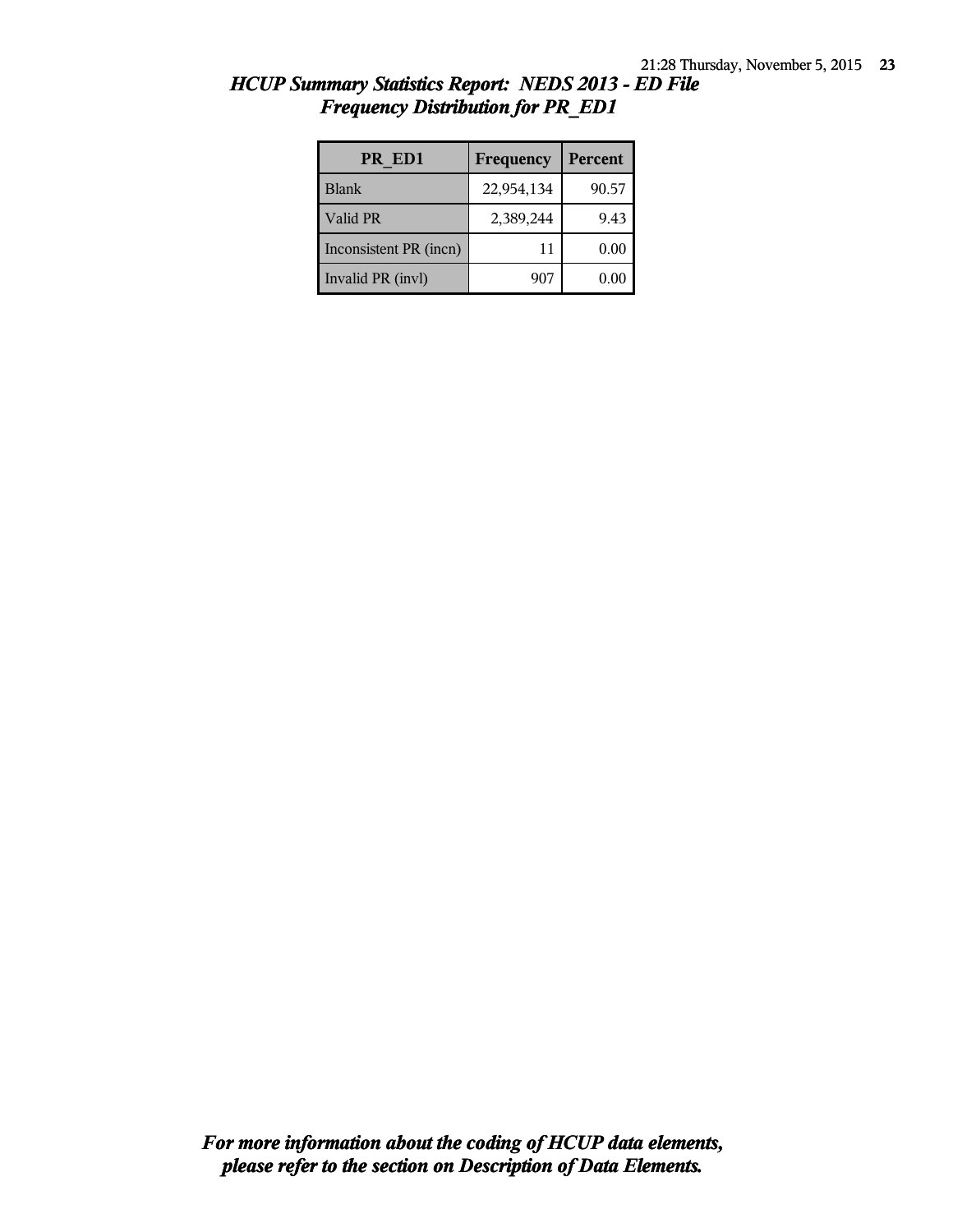#### *HCUP Summary Statistics Report: NEDS 2013 - ED File Univariates of Selected Continuous Data Elements*

| <b>Moments</b>         |            |                         |            |  |
|------------------------|------------|-------------------------|------------|--|
| N                      | 25344296   | <b>Sum Weights</b>      | 25344296   |  |
| Mean                   | 4.56170306 | <b>Sum Observations</b> | 115613153  |  |
| <b>Std Deviation</b>   | 1.22873806 | Variance                | 1.50979722 |  |
| <b>Skewness</b>        | 2.91080668 | <b>Kurtosis</b>         | 28.5222641 |  |
| <b>Uncorrected SS</b>  | 565657618  | <b>Corrected SS</b>     | 38264746.3 |  |
| <b>Coeff Variation</b> | 26.9359502 | <b>Std Error Mean</b>   | 0.00024407 |  |

#### *Variable: DISCWT (Weight to ED Visits in AHA universe)*

| <b>Basic Statistical Measures</b> |          |                            |          |  |  |  |
|-----------------------------------|----------|----------------------------|----------|--|--|--|
| <b>Location</b>                   |          | <b>Variability</b>         |          |  |  |  |
| Mean                              | 4.561703 | <b>Std Deviation</b>       | 1.22874  |  |  |  |
| <b>Median</b>                     | 4.542847 | <b>Variance</b>            | 1.50980  |  |  |  |
| Mode                              | 2.592111 | Range                      | 16.91438 |  |  |  |
|                                   |          | <b>Interquartile Range</b> | 1.11958  |  |  |  |

| <b>Tests for Location: Mu0=0</b> |                  |          |                |        |  |  |
|----------------------------------|------------------|----------|----------------|--------|--|--|
| <b>Test</b>                      | <b>Statistic</b> |          | p Value        |        |  |  |
| <b>Student's t</b>               |                  | 18689.94 | Pr >  t        | < 0001 |  |  |
| <b>Sign</b>                      | M                | 12672148 | $Pr \ge =  M $ | < 0001 |  |  |
| <b>Signed Rank</b>               |                  | 1.606E14 | $Pr \geq  S $  | < 0001 |  |  |

| <b>Quantiles (Definition 5)</b> |          |  |  |
|---------------------------------|----------|--|--|
| Level                           | Quantile |  |  |
| $100\%$ Max                     | 18.97167 |  |  |
| 99%                             | 8.06166  |  |  |
| 95%                             | 6.41217  |  |  |
| 90%                             | 5.81026  |  |  |
| 75% Q3                          | 4.95696  |  |  |